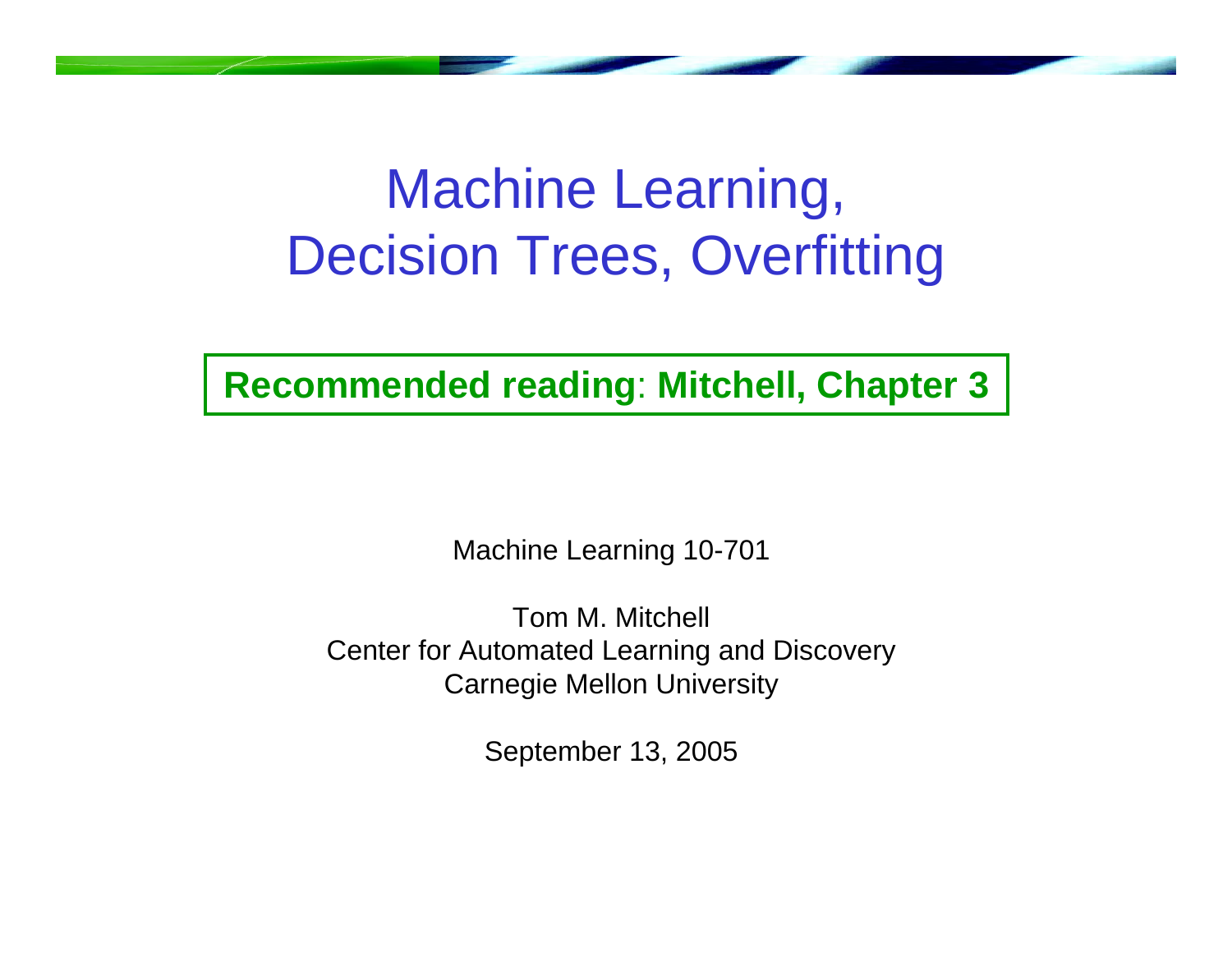# Machine Learning:

Study of algorithms that

- improve their performance
- at some task
- with <u>experience</u>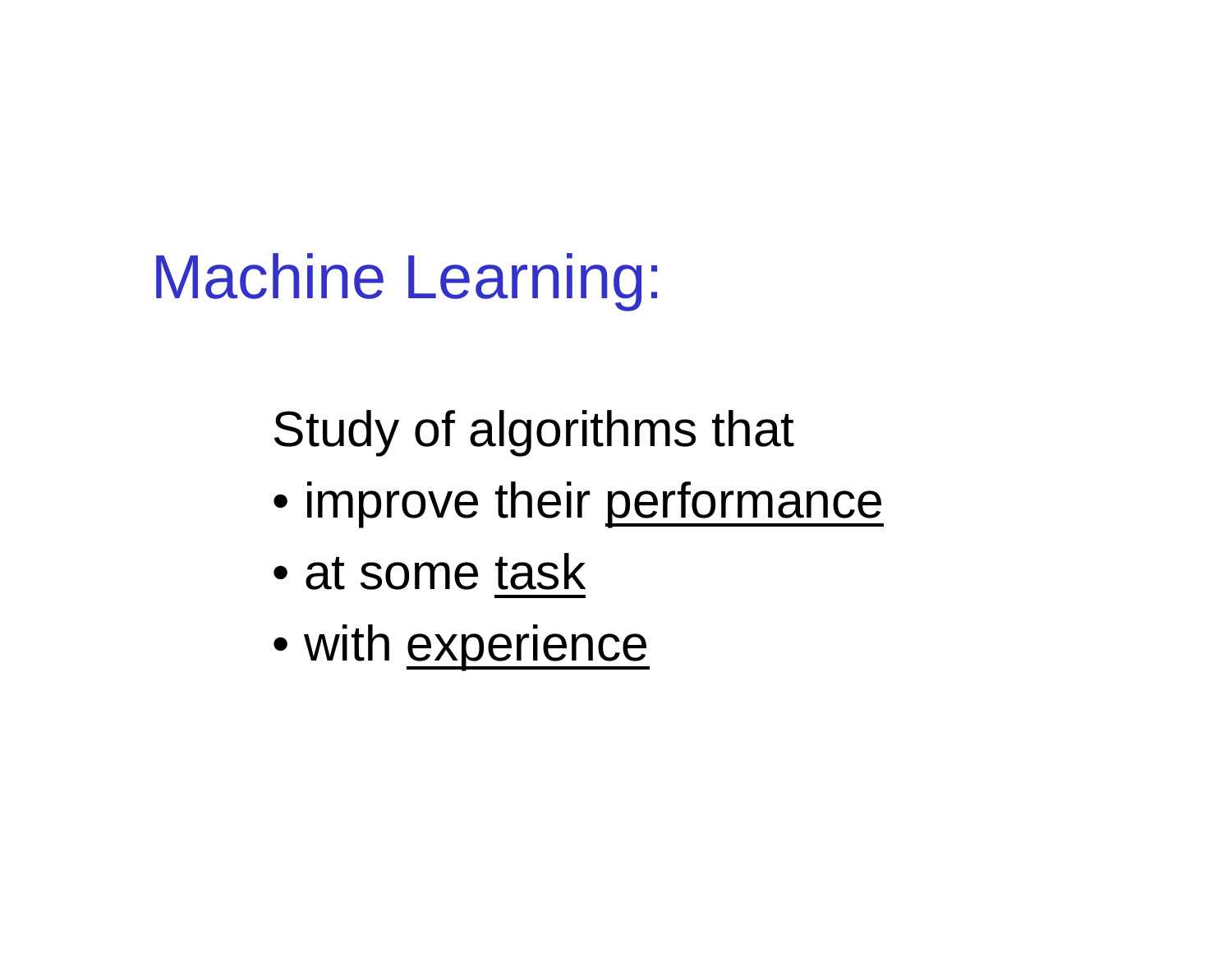## Learning to Predict Emergency C-Sections

[Sims et al., 2000]

| $\it Data:$                                                                                                |                                                                                                                    |                                                                                                               |                                                 |
|------------------------------------------------------------------------------------------------------------|--------------------------------------------------------------------------------------------------------------------|---------------------------------------------------------------------------------------------------------------|-------------------------------------------------|
| Patient 103<br>$time=1$                                                                                    | Patient103<br>$\cdots$<br>$time = 2$                                                                               | Patient103<br>time=n                                                                                          |                                                 |
| Age: 23<br>FirstPregnancy: no<br>Anemia: no<br>Diabetes: no<br>PreviousPrematureBirth: no<br>Ultrasound: ? | Age: 23<br>FirstPregnancy: no<br>Anemia: no<br>Diabetes: YES<br>PreviousPrematureBirth: no<br>Ultrasound: abnormal | Age: 23<br>FirstPregnancy: no<br>Anemia: no<br>Diabetes: no<br>Previous Premature Birth: no<br>Ultrasound: ?- | 9714 patient records,<br>each with 215 features |
| Elective C-Section: ?<br>Emergency C-Section: ?<br>$\cdots$                                                | Elective C–Section: no<br>Emergency C-Section: ?<br>$\cdots$                                                       | Elective C–Section: no<br>Emergency C-Section: Yes<br>                                                        |                                                 |

One of 18 learned rules:

Ιf No previous vaginal delivery, and Abnormal 2nd Trimester Ultrasound, and Malpresentation at admission

Then Probability of Emergency C-Section is 0.6

Over training data:  $26/41 = .63$ , Over test data:  $12/20 = .60$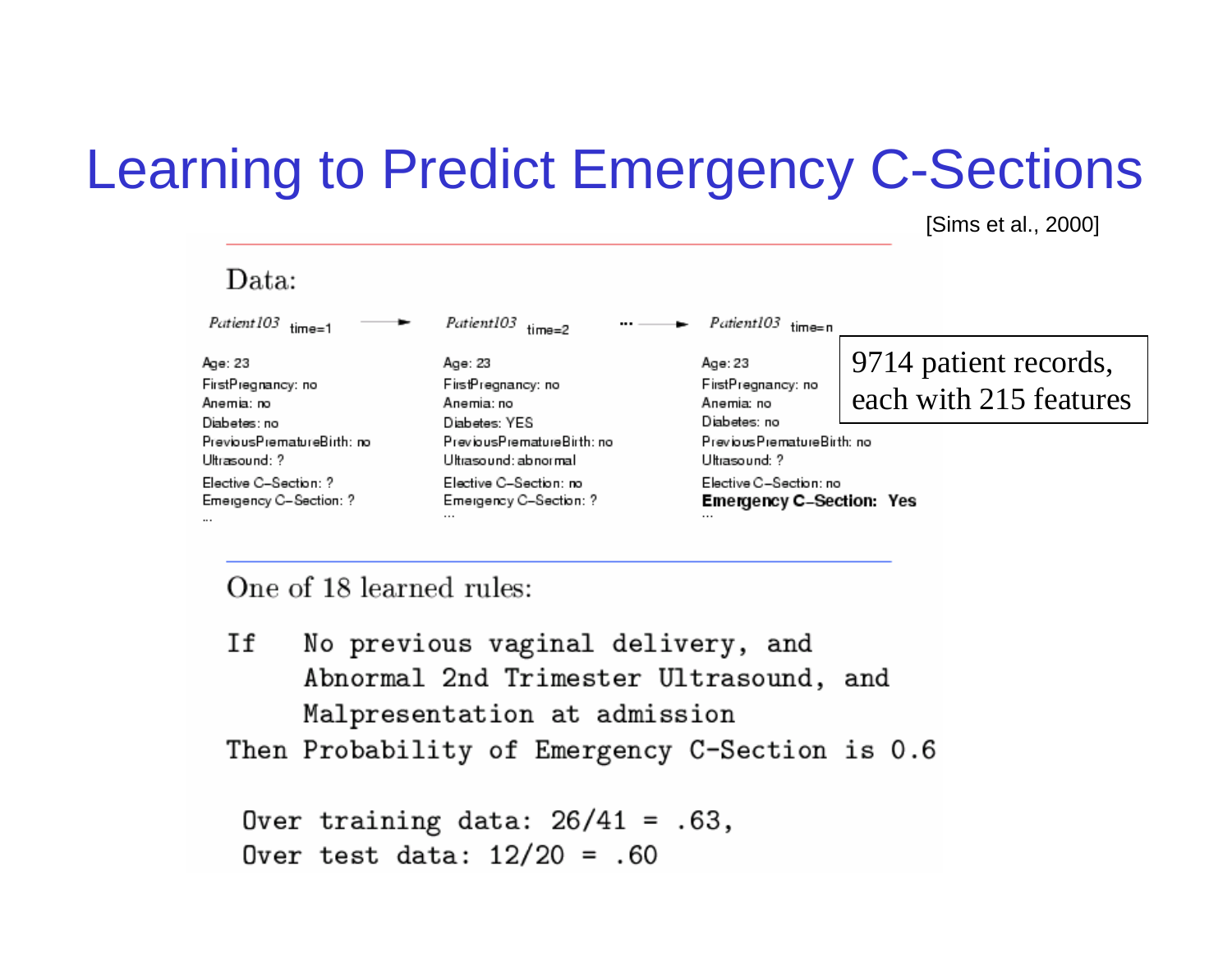## Object Detection

#### (Prof. H. Schneiderman)



Example training images for each orientation

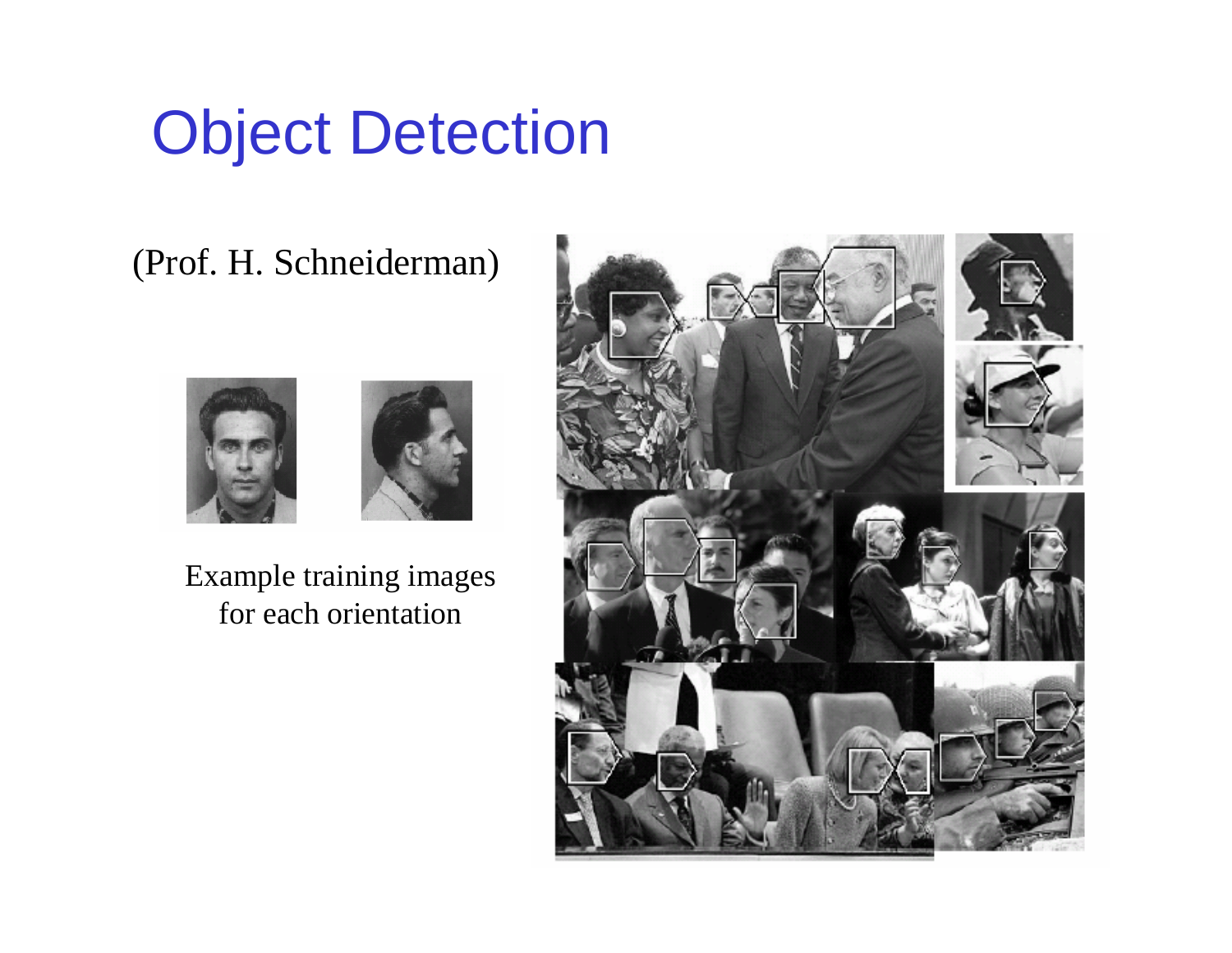## Text Classification



Company home page

vs

Personal home page

vs

Univeristy home page

vs

…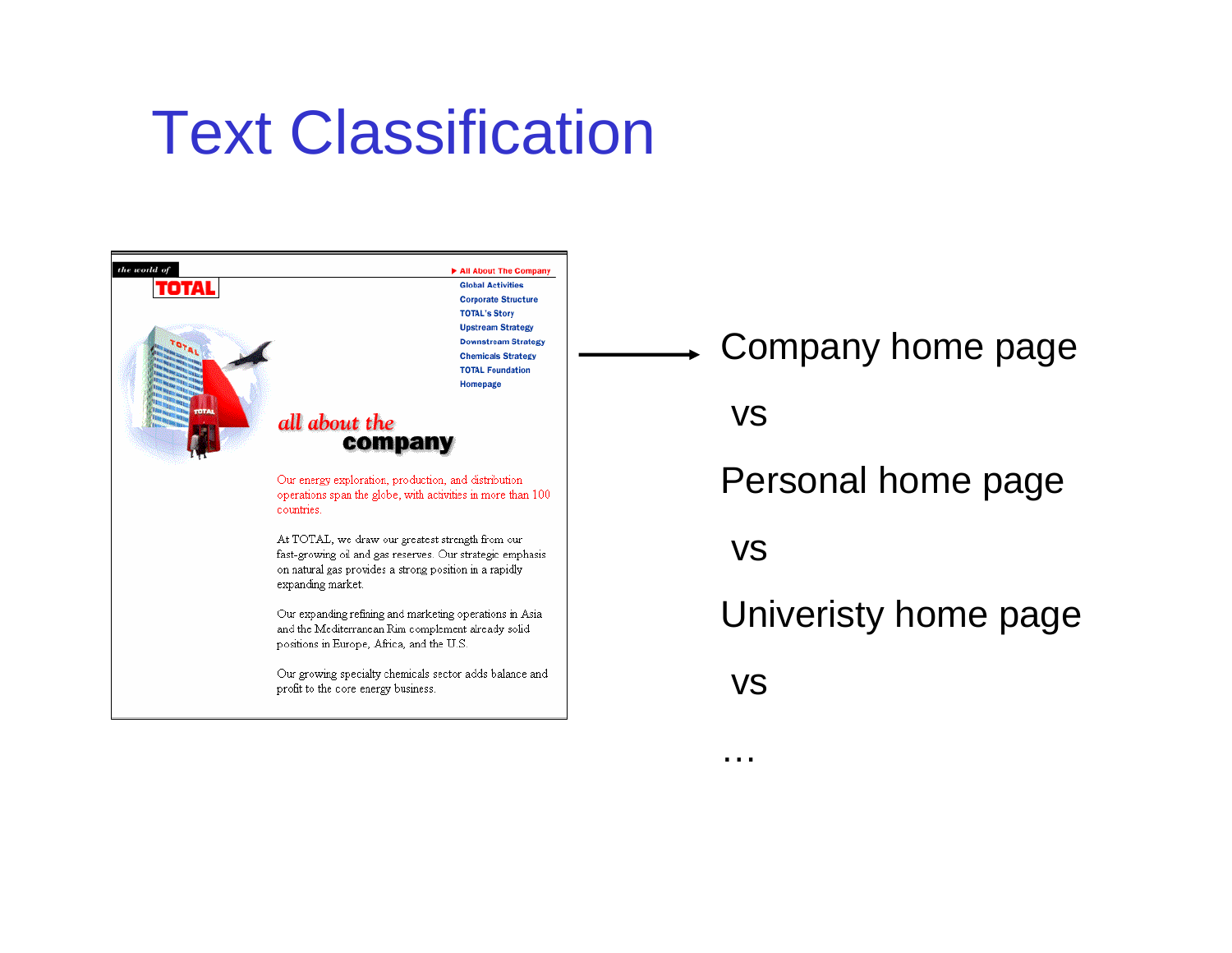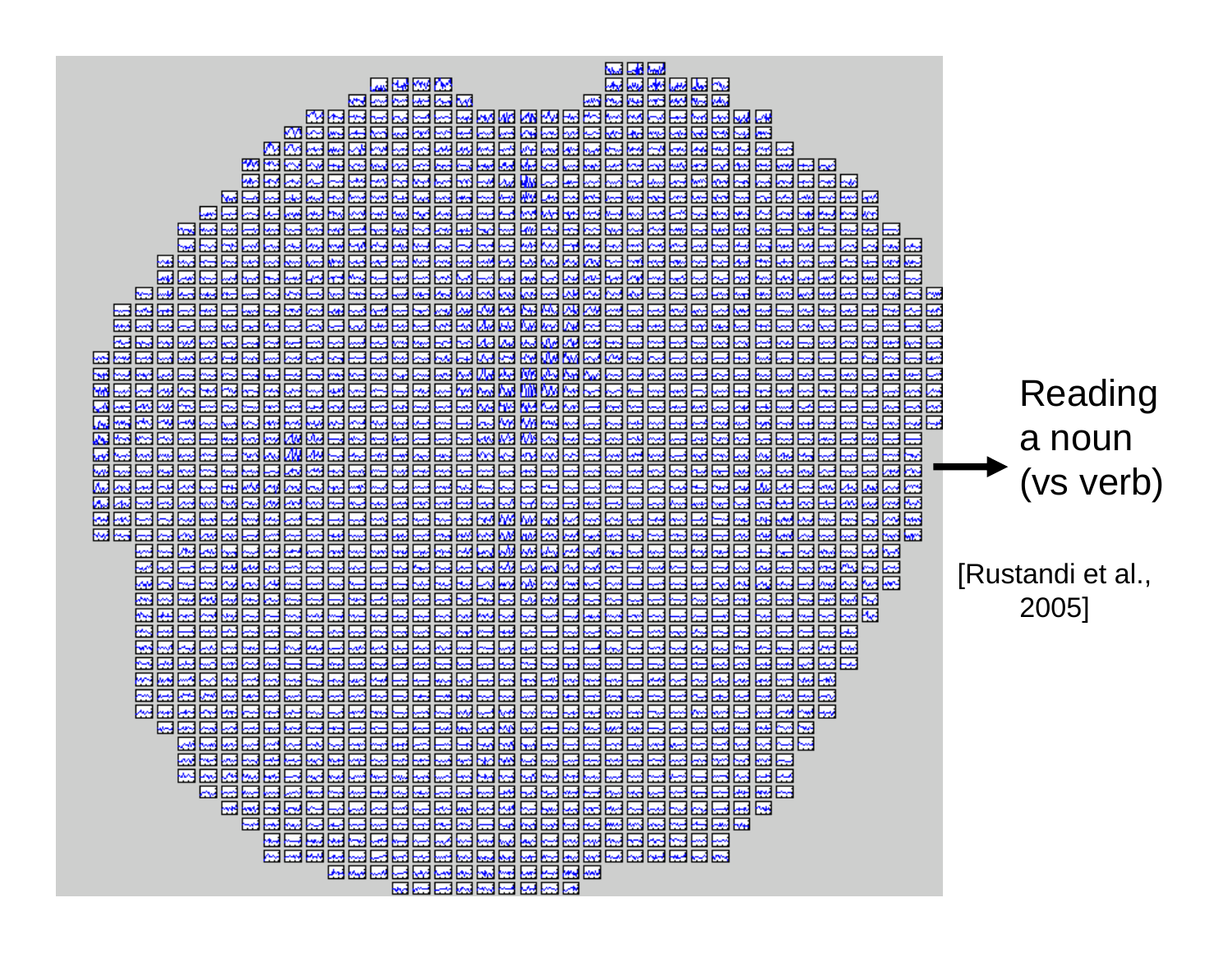# Growth of Machine Learning

- Machine learning is preferred approach to
	- Speech recognition, Natural language processing
	- Computer vision
	- Medical outcomes analysis
	- Robot control
	- –…
- This trend is accelerating
	- Improved machine learning algorithms
	- Improved data capture, networking, faster computers
	- –Software too complex to write by hand
	- New sensors / IO devices
	- Demand for self-customization to user, environment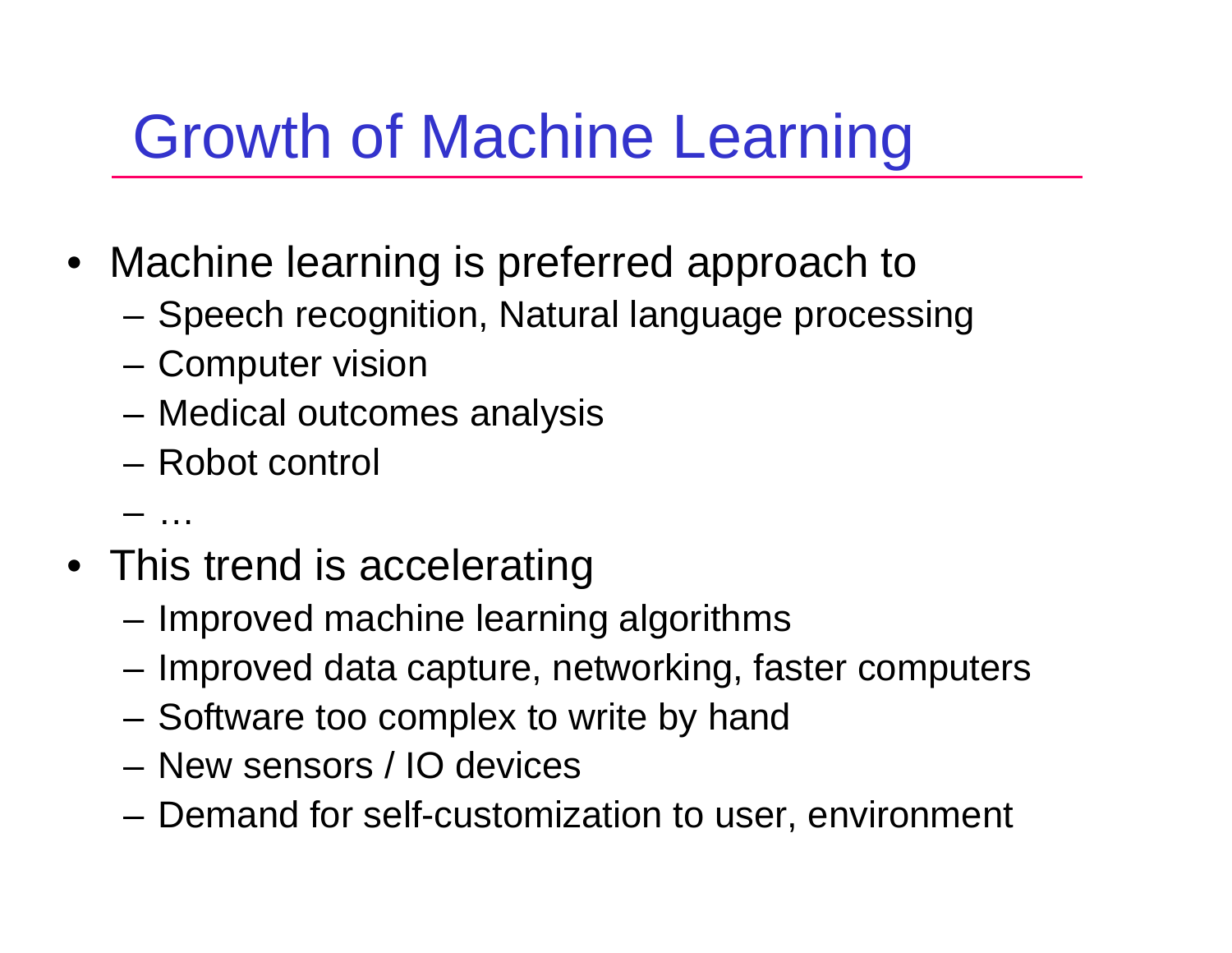## Decision tree learning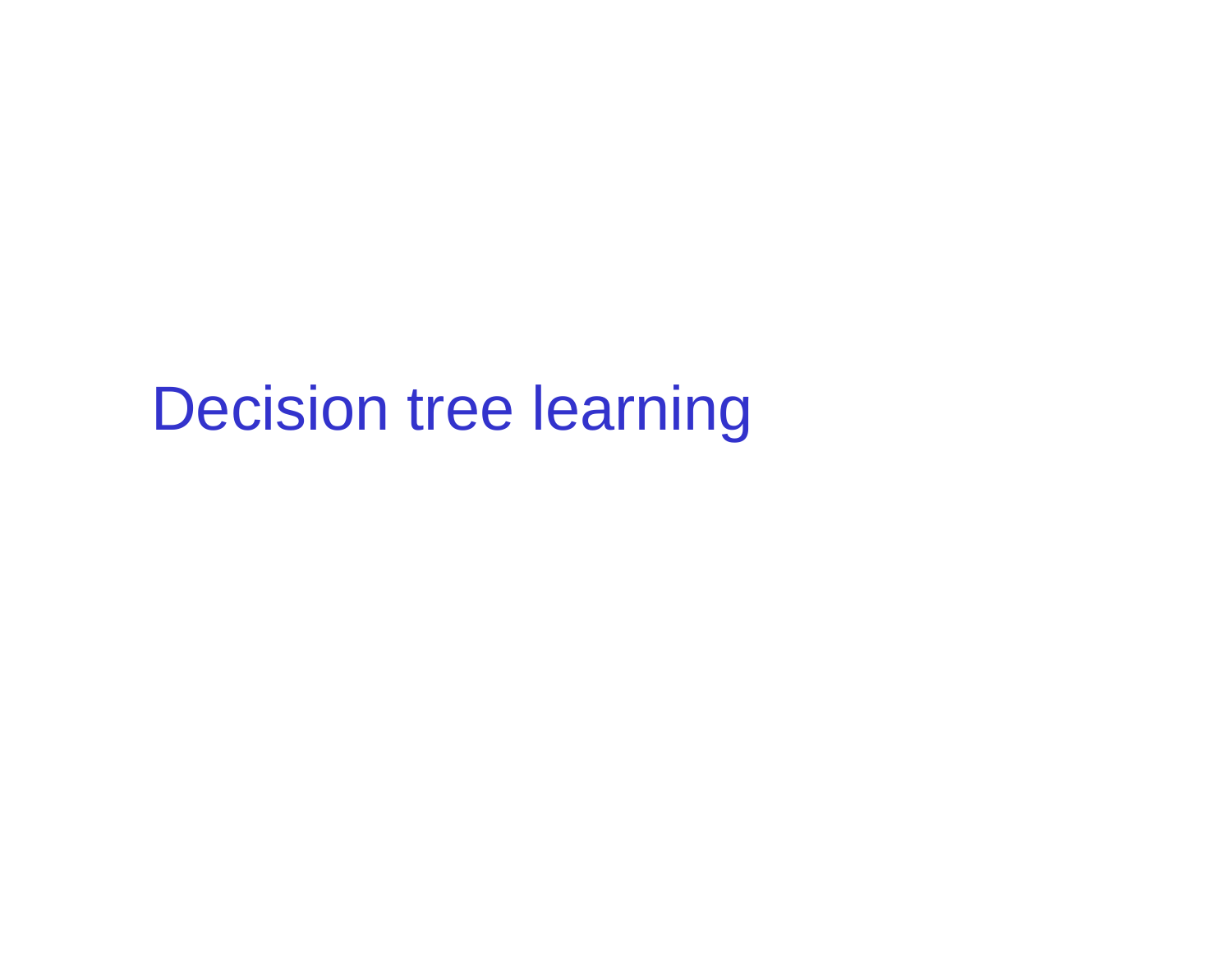#### **Decision Tree for** PlayTennis



Each internal node: test one attribute  $X_i$ 

Each branch from a node: selects one value for  $X_i$ 

Each leaf node: predict Y  $($ or P(Y|X  $\in$  leaf))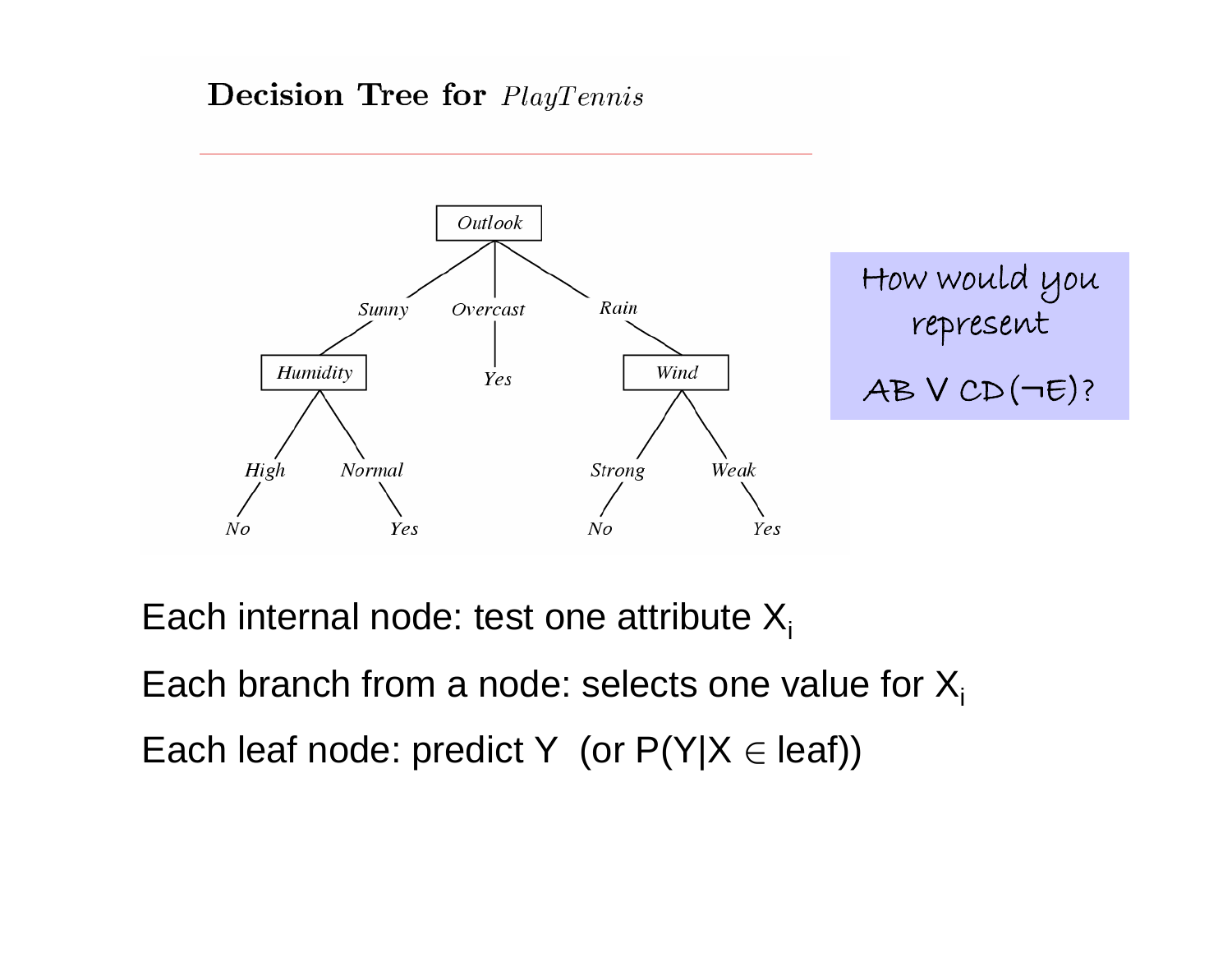#### A Tree to Predict C-Section Risk

Learned from medical records of 1000 women Negative examples are C-sections

```
[833+, 167-] .83+ .17-
Fetal_Presentation = 1: [822+,116-] .88+ .12-
| Previous_Csection = 0: [767+,81-] .90+ .10-
-03. +97. [-13-] Primiparous = 0: [399+,13-] |
| | Primiparous = 1: [368+, 68-] .84+ .16-
|  |  | Fetal_Distress = 0: [334+,47-] .88+ .12-
| | | | Birth_Weight < 3349: [201+,10.6-] .95+ .
| | | | Birth_Weight >= 3349: [133+,36.4-] .78+
|  |  | Fetal_Distress = 1: [34+,21-] .62+ .38-
| Previous_Csection = 1: [55+,35-] .61+ .39-
Fetal_Presentation = 2: [3+, 29-] .11+ .89-
Fetal_Presentation = 3: [8+, 22-] .27+ .73-
```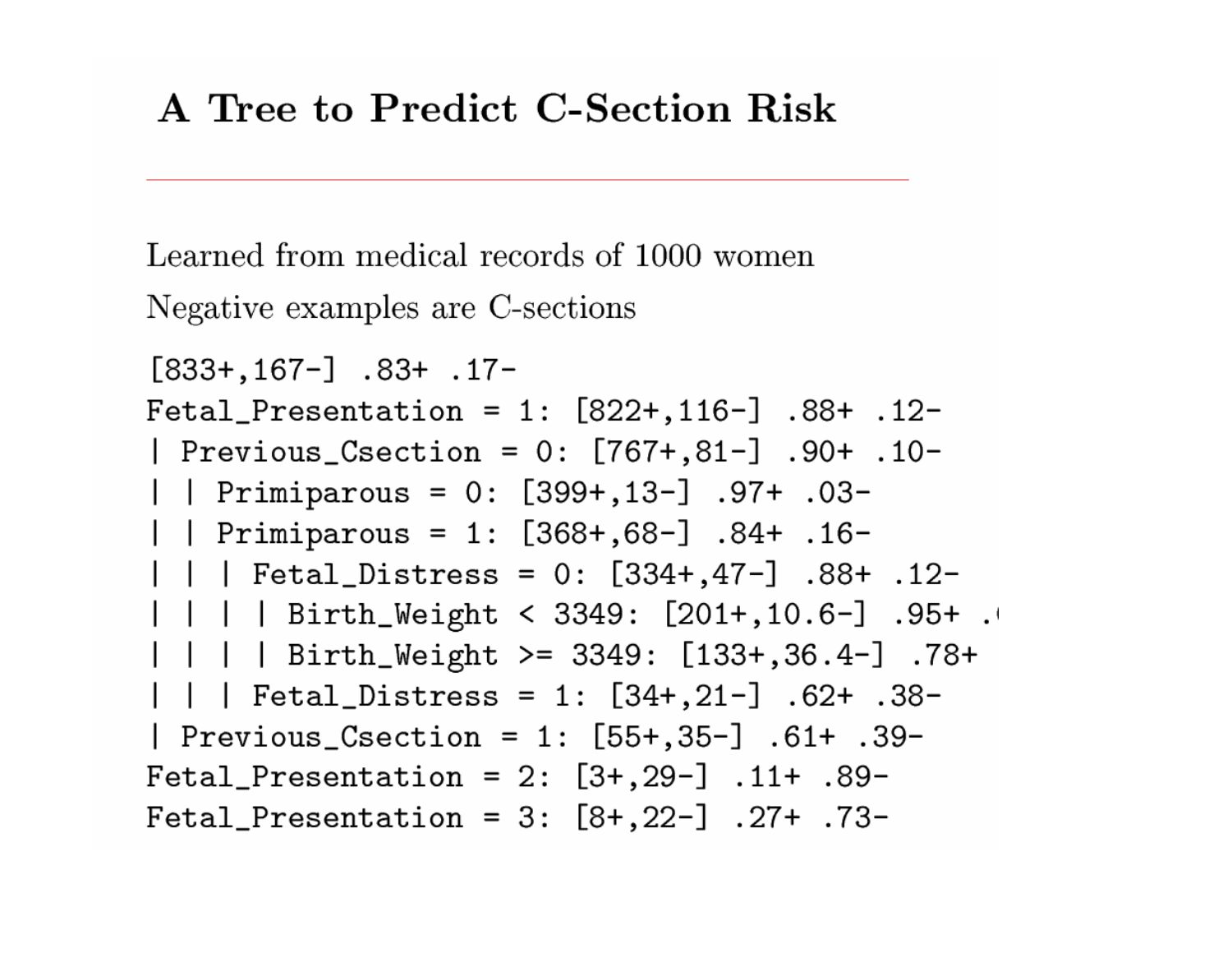#### Top-Down Induction of Decision Trees

 $[ID3, C4.5, ...]$ 

#### $node = Root$

Main loop:

- 1.  $A \leftarrow$  the "best" decision attribute for next node
- 2. Assign  $A$  as decision attribute for node
- 3. For each value of A, create new descendant of node
- 4. Sort training examples to leaf nodes
- 5. If training examples perfectly classified, Then STOP, Else iterate over new leaf nodes

Which attribute is best?

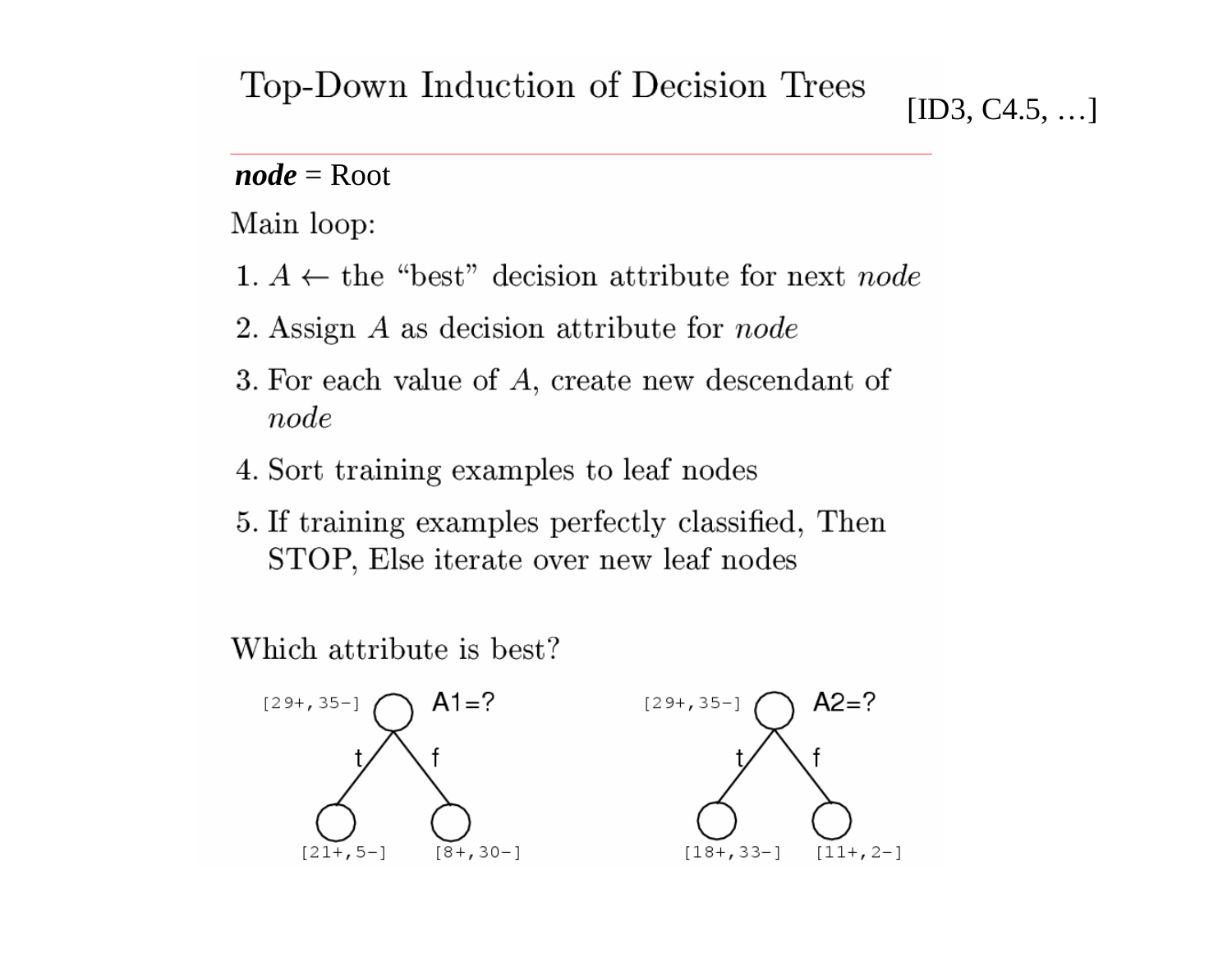## Entropy

Entropy *H(X)* of a random variable *<sup>X</sup>*

$$
H(X) = -\sum_{i=1}^{n} P(X = i) \log_2 P(X = i)
$$

*H(X)* is the expected number of bits needed to encode a randomly drawn value of *<sup>X</sup>* (under most efficient code)

Why? Information theory:

- Most efficient code assigns -log $_2P(X=i)$  bits to encode the message  $X=i$
- So, expected number of bits is:

$$
\sum_{i=1}^{n} P(X = i)(-\log_2 P(X = i))
$$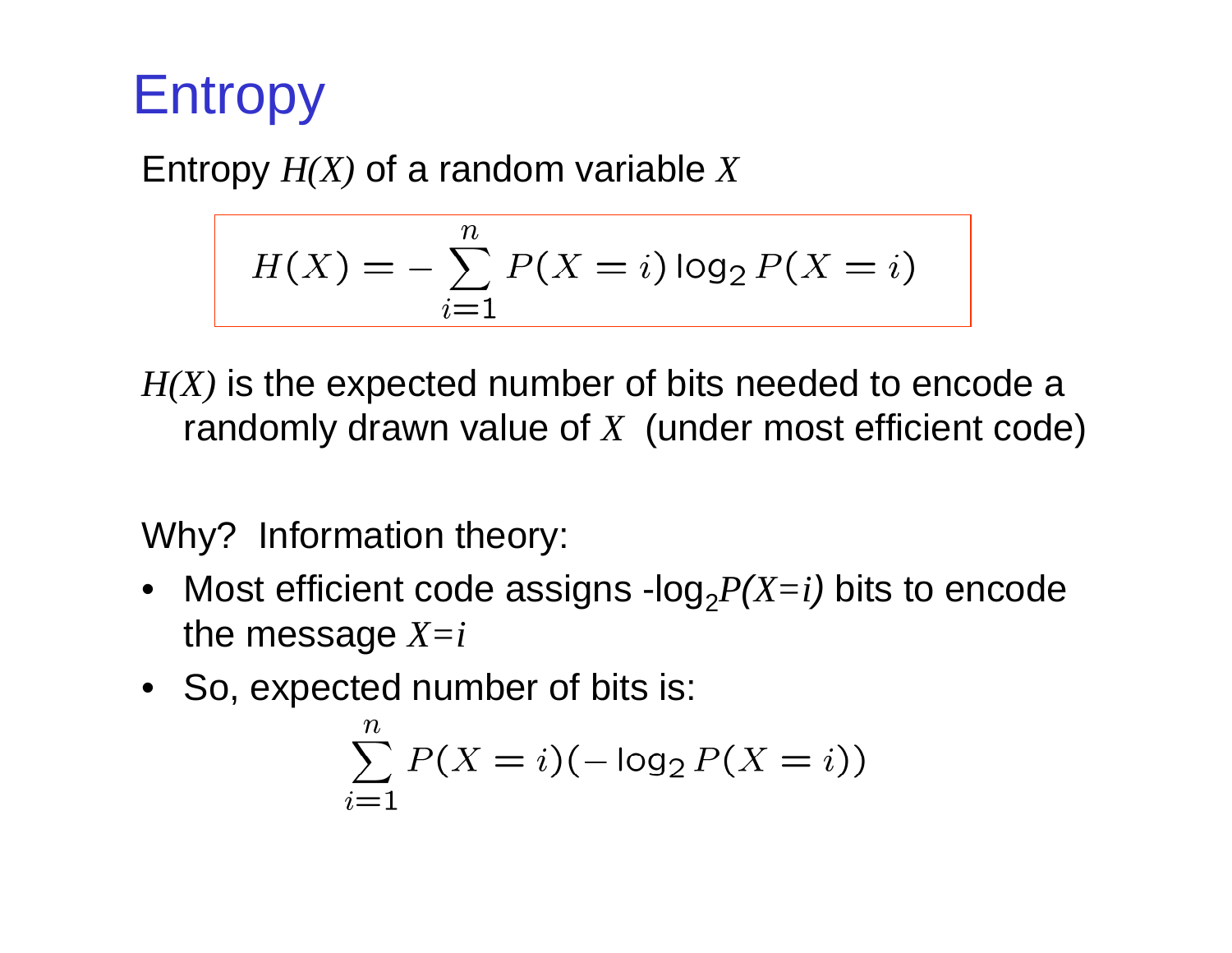### **Sample Entropy**



- $\bullet$   $S$  is a sample of training examples
- $\bullet$   $p_{\oplus}$  is the proportion of positive examples in S
- $\bullet$   $p_{\ominus}$  is the proportion of negative examples in S
- $\bullet$  Entropy measures the impurity of  $S$

 $Entropy(S) \equiv -p_{\oplus} \log_2 p_{\oplus} - p_{\ominus} \log_2 p_{\ominus}$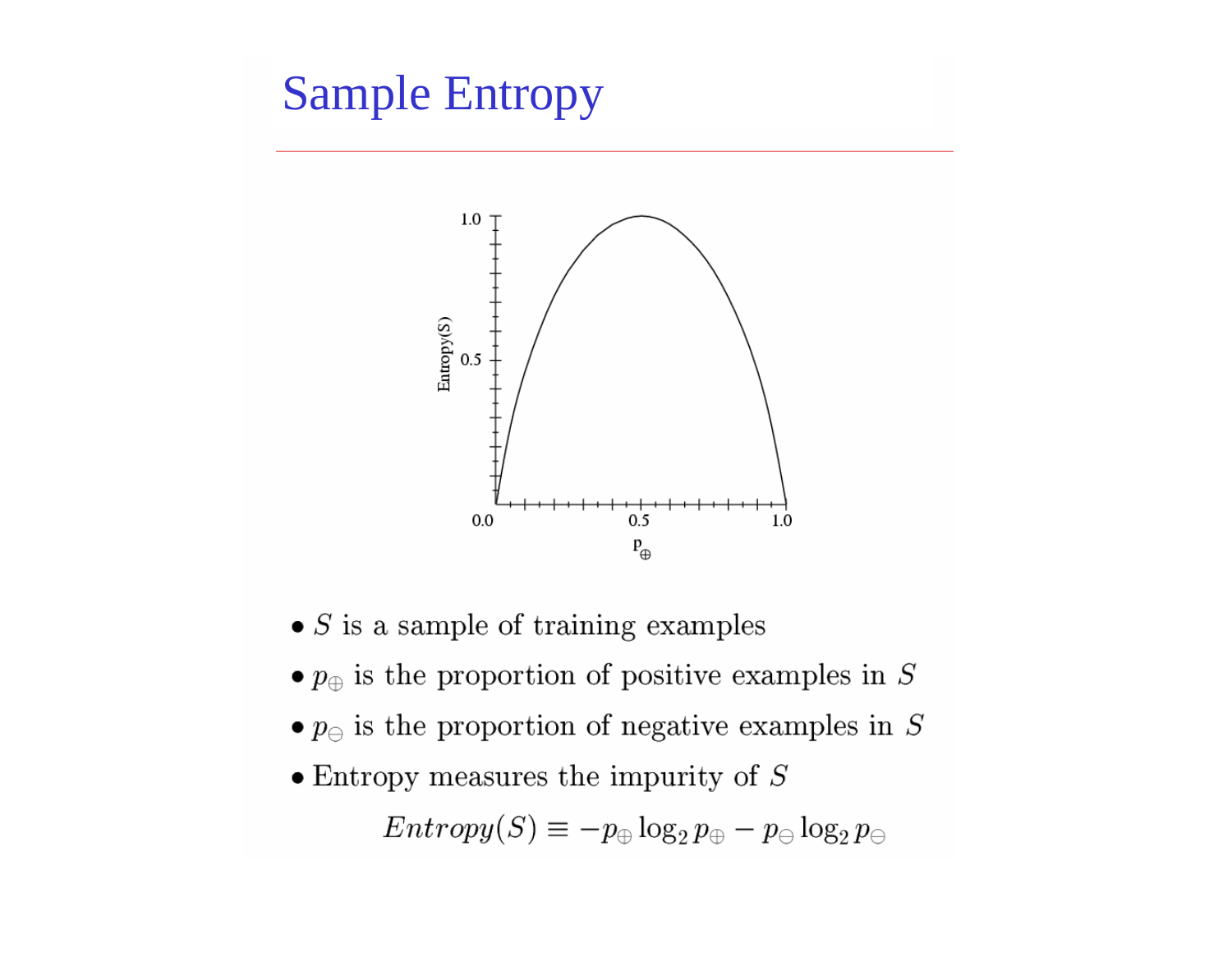### **Information Gain**

 $Gain(S, A)$  = expected reduction in entropy due to sorting on  $A$ 

$$
Gain(S, A) \equiv Entropy(S) - \sum_{v \in Values(A)} \frac{|S_v|}{|S|} Entropy(S_v)
$$



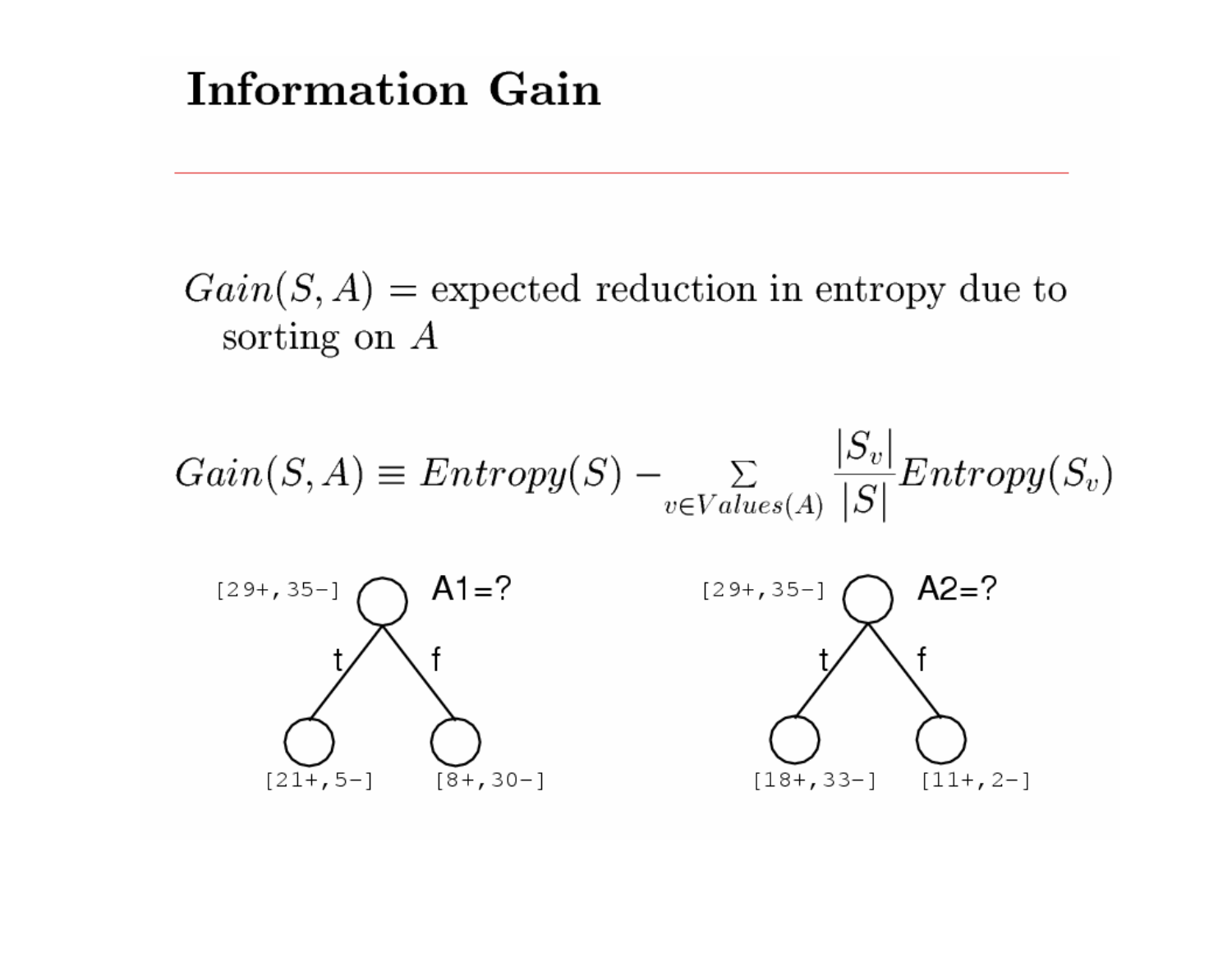#### **Training Examples**

| Day             | Outlook  | Temperature Humidity |        | $\operatorname{Wind}$ | PlayTenr |
|-----------------|----------|----------------------|--------|-----------------------|----------|
| D1              | Sunny    | Hot                  | High   | Weak                  | $\rm No$ |
| D <sub>2</sub>  | Sunny    | Hot                  | High   | Strong                | $\rm No$ |
| D <sub>3</sub>  | Overcast | Hot                  | High   | Weak                  | Yes      |
| D <sub>4</sub>  | Rain     | Mild                 | High   | Weak                  | Yes      |
| D <sub>5</sub>  | Rain     | Cool                 | Normal | Weak                  | Yes      |
| D <sub>6</sub>  | Rain     | Cool                 | Normal | Strong                | $\rm No$ |
| D7              | Overcast | Cool                 | Normal | Strong                | Yes      |
| D <sup>8</sup>  | Sunny    | Mild                 | High   | Weak                  | $\rm No$ |
| D9              | Sunny    | Cool                 | Normal | Weak                  | Yes      |
| D10             | Rain     | Mild                 | Normal | $\operatorname{Weak}$ | Yes      |
| D11             | Sunny    | Mild                 | Normal | Strong                | Yes      |
| D <sub>12</sub> | Overcast | Mild                 | High   | Strong                | Yes      |
| D13             | Overcast | Hot                  | Normal | Weak                  | Yes      |
| D <sub>14</sub> | Rain     | Mild                 | High   | Strong                | $\rm No$ |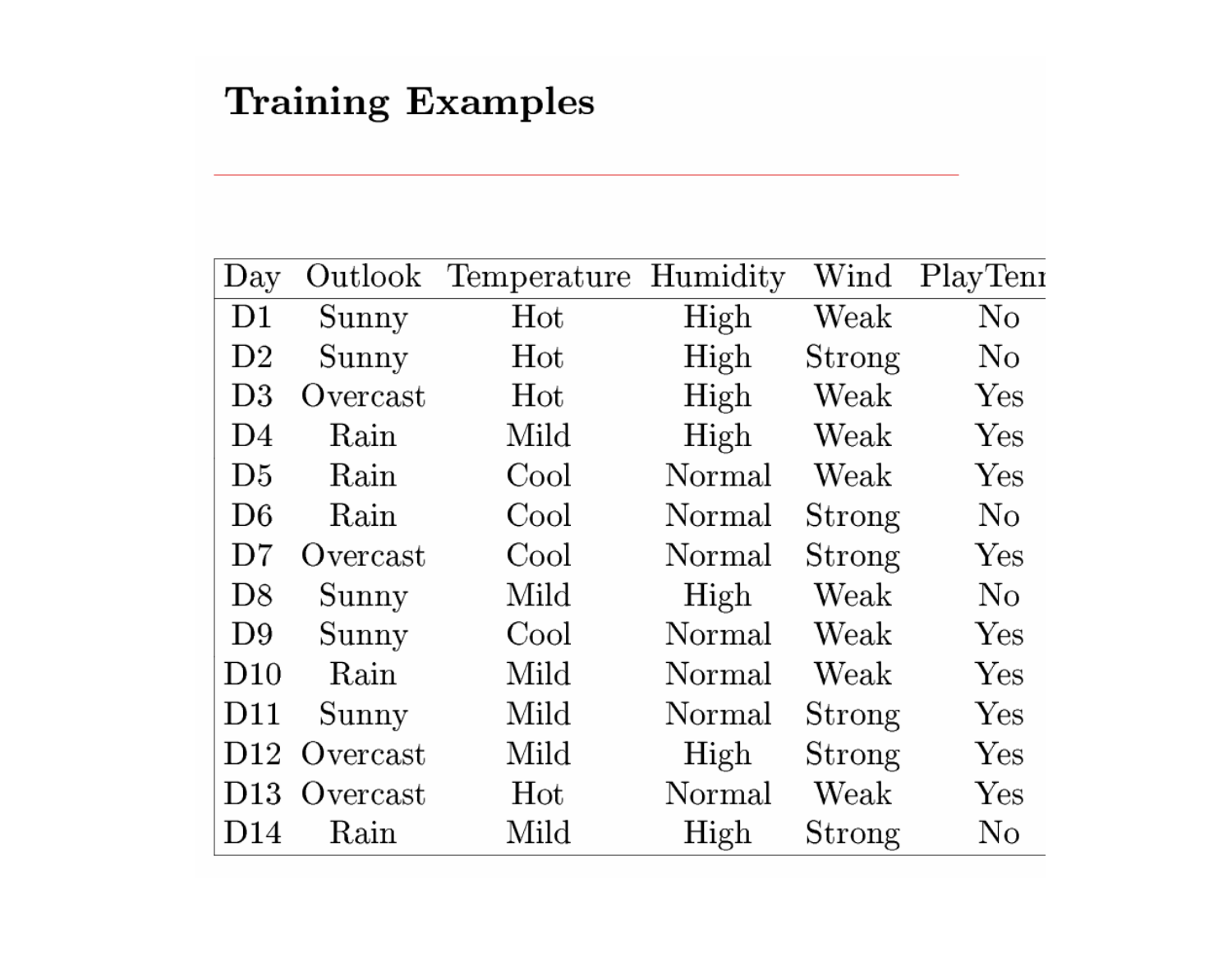### **Selecting the Next Attribute**

Which attribute is the best classifier?

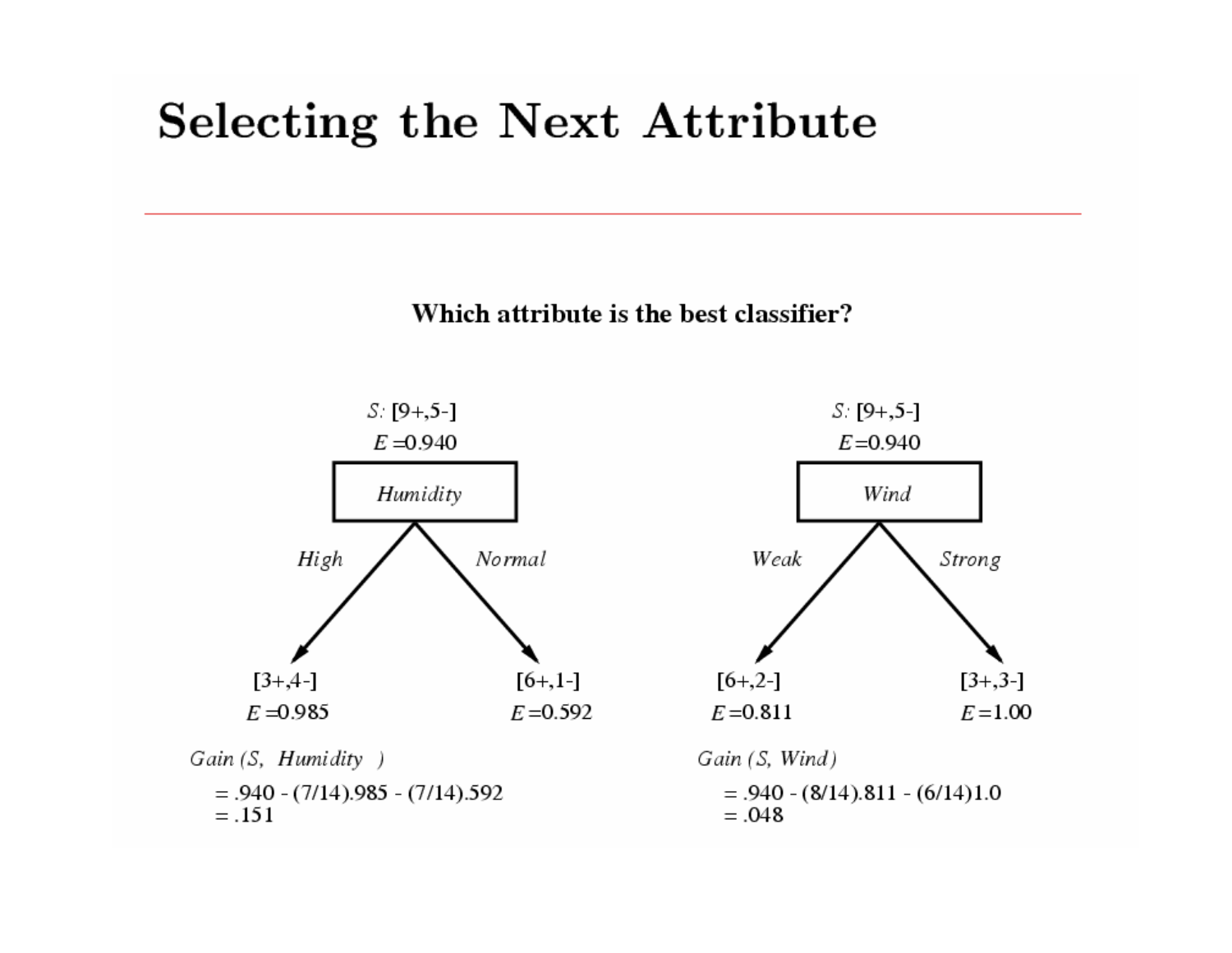

Which attribute should be tested here?

 $S_{\textit{sumny}} = \{\textit{D1},\textit{D2},\textit{D8},\textit{D9},\textit{D11}\}$ 

Gain ( $S_{\text{sumny}}$ , Humidity) = .970 - (3/5) 0.0 - (2/5) 0.0 = .970 Gain ( $S_{\text{sumny}}$ , Temperature) = .970 - (2/5) 0.0 - (2/5) 1.0 - (1/5) 0.0 = .570 Gain ( $S_{\text{Sunny}}$ , Wind) = .970 – (2/5) 1.0 – (3/5) .918 = .019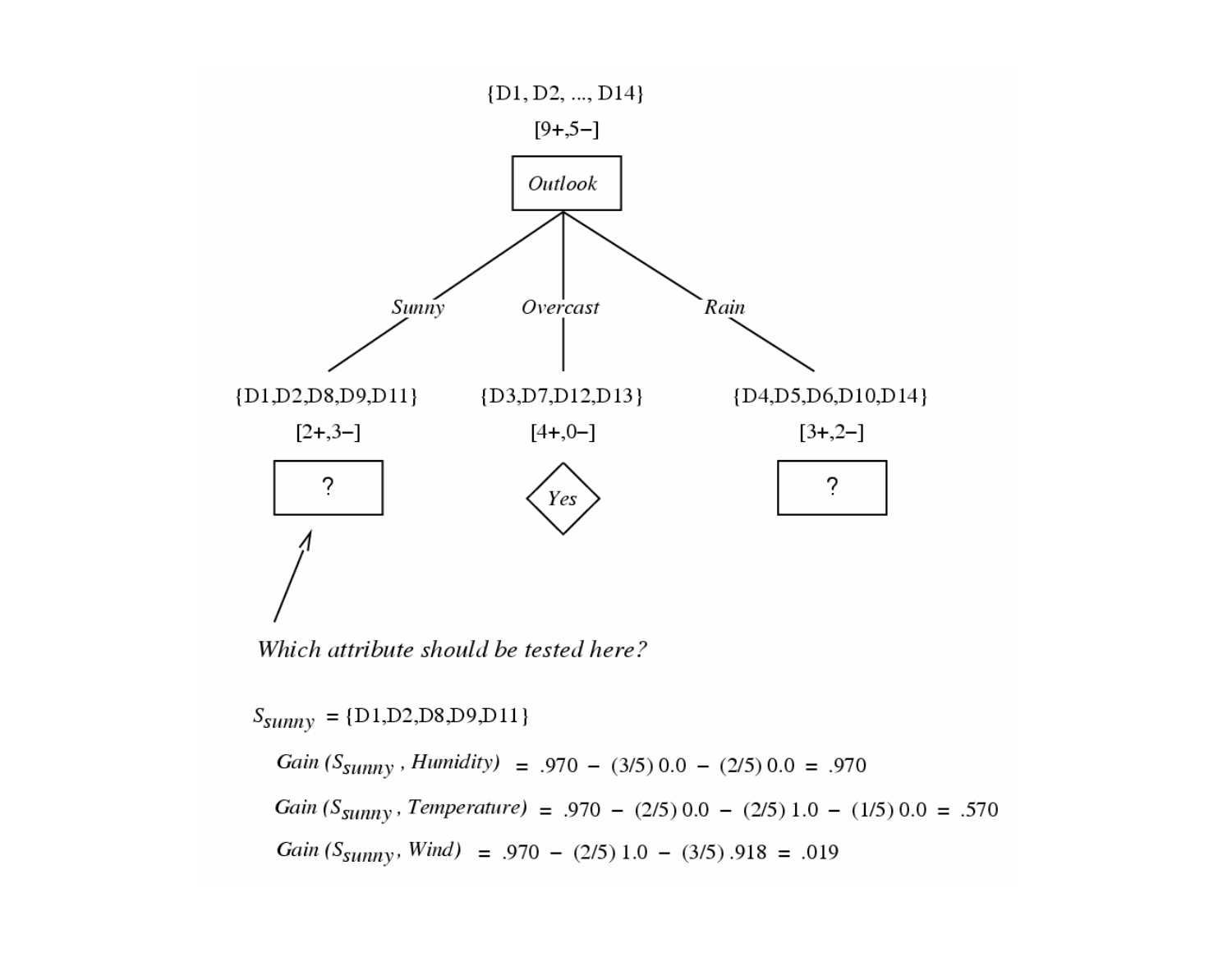#### Occam's Razor

Why prefer short hypotheses?

Argument in favor:

- Fewer short hyps. than long hyps.
- $\rightarrow$  a short hyp that fits data unlikely to be coincidence
- $\rightarrow$  a long hyp that fits data might be coincidence

Argument opposed:

- There are many ways to define small sets of hyps
- $\bullet$  e.g., all trees with a prime number of nodes that use attributes beginning with "Z"
- What's so special about small sets based on *size* of hypothesis??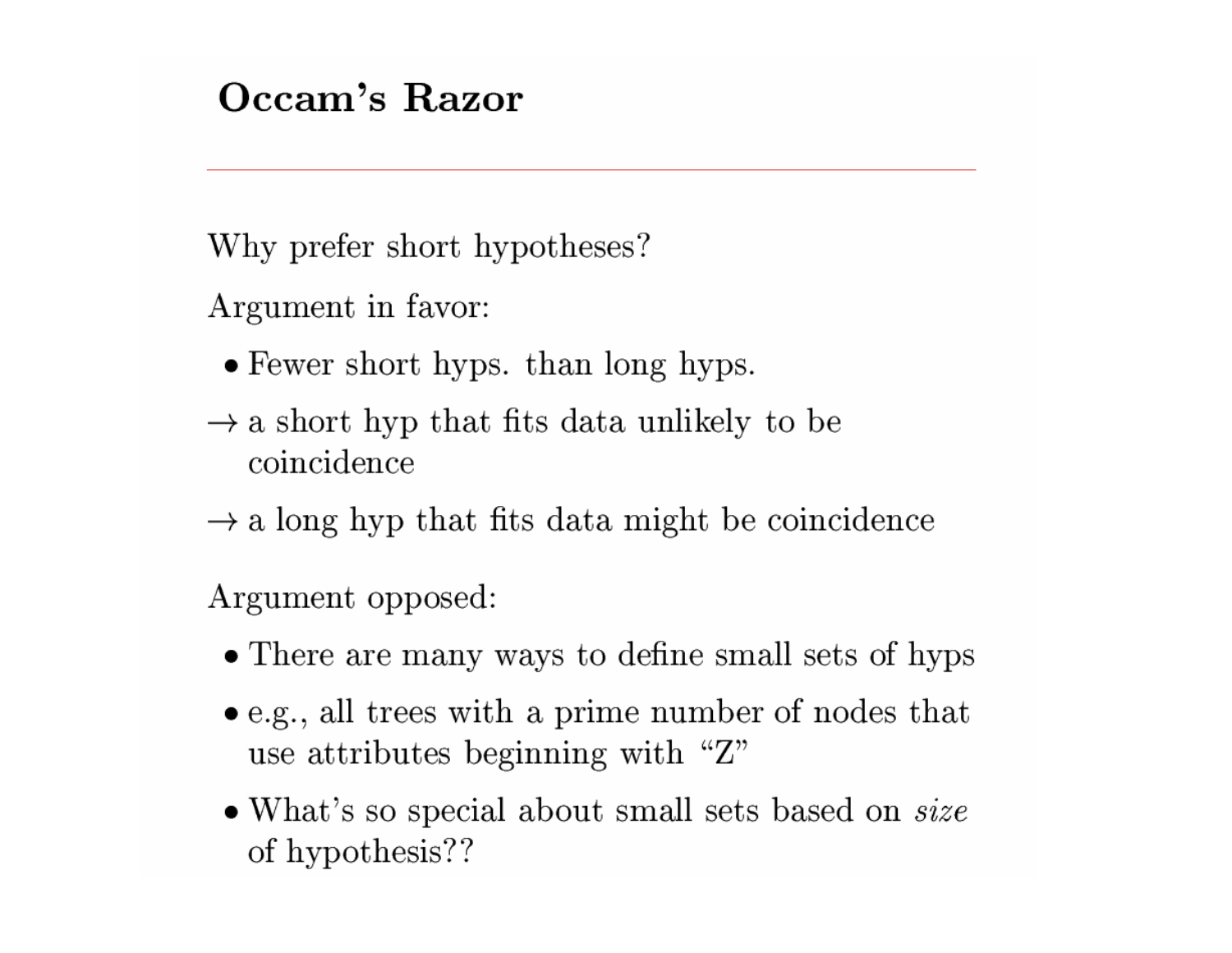#### **Overfitting in Decision Trees**

Consider adding noisy training example  $#15$ :

 $Sunny, Hot, Normal, Strong, PlayTennis = No$ What effect on earlier tree?

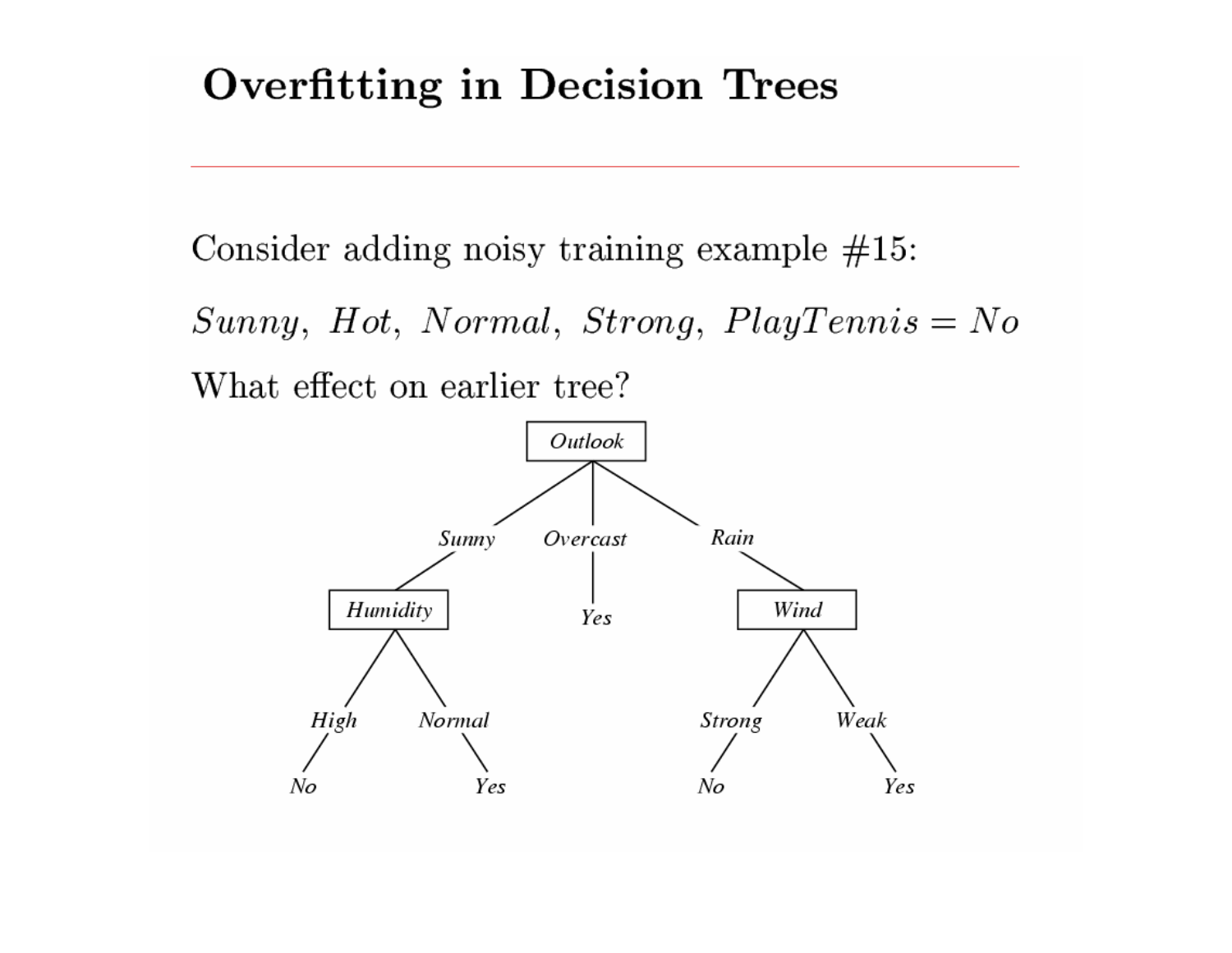#### Overfitting in Decision Tree Learning

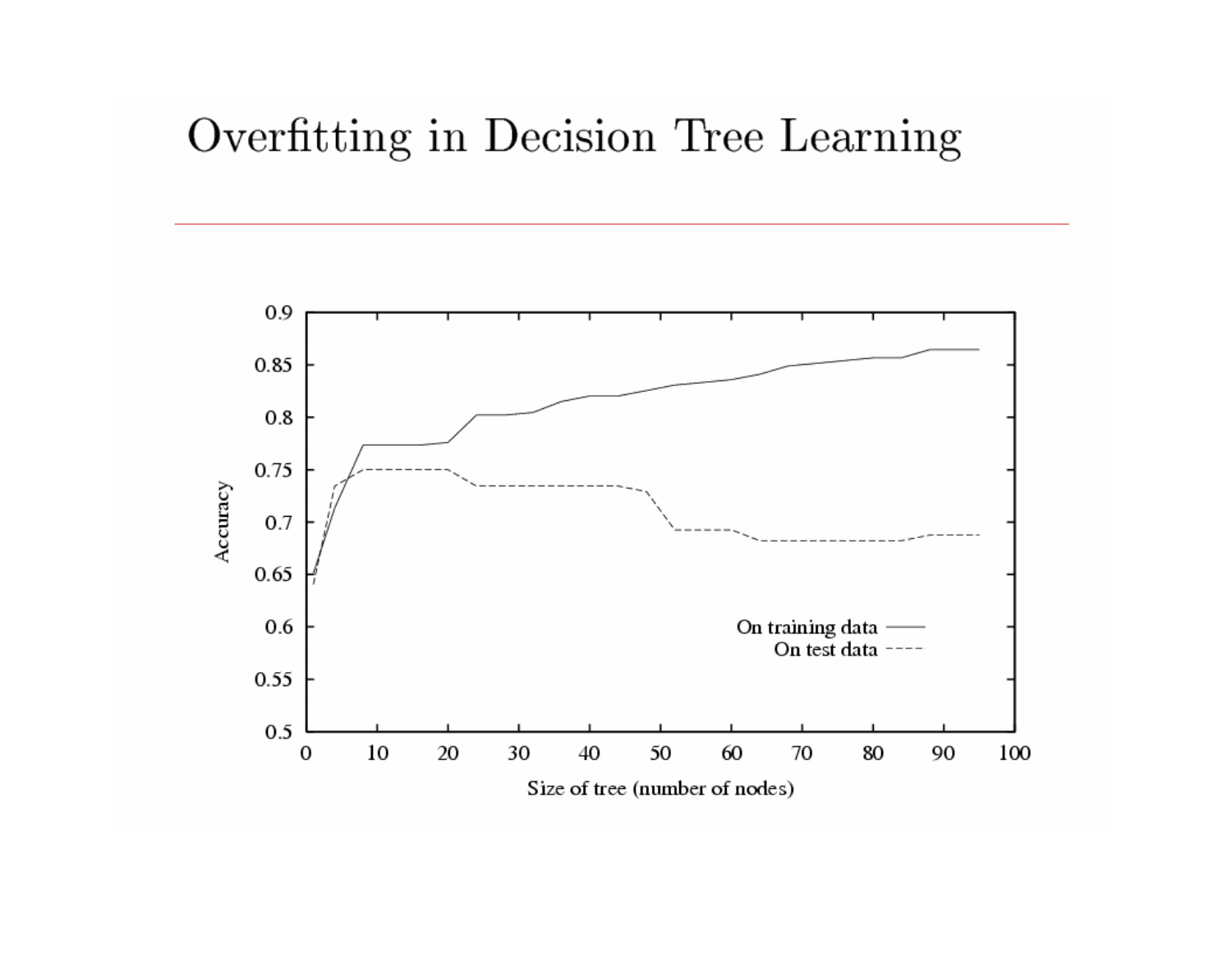### Avoiding Overfitting

How can we avoid overfitting?

- stop growing when data split not statistically significant
- grow full tree, then post-prune

How to select "best" tree:

- Measure performance over training data
- Measure performance over separate validation data set
- $\bullet$  MDL: minimize

 $size(tree) + size(misclassifications(tree))$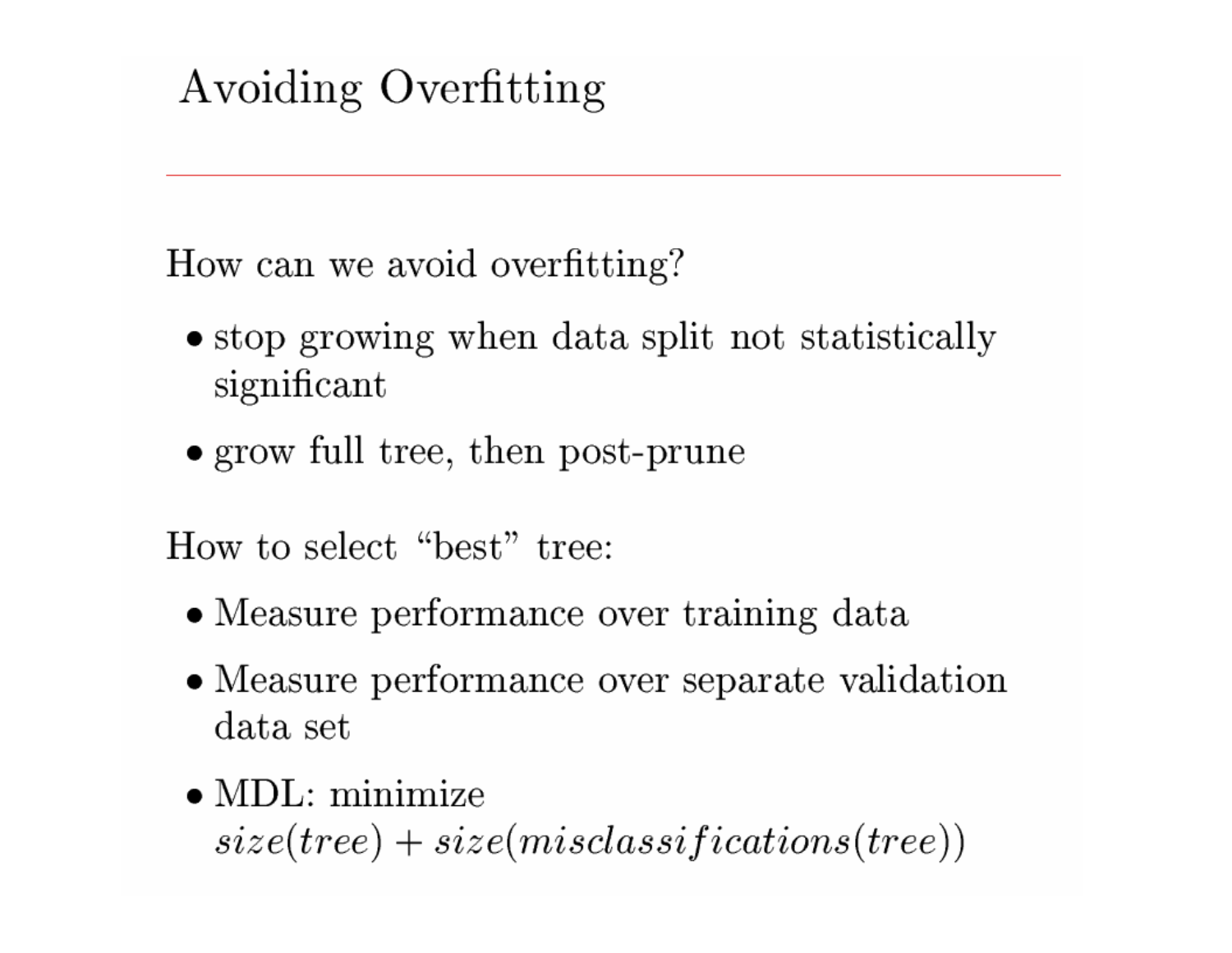Minimum Description Length Principle

Occam's razor: prefer the shortest hypothesis

MDL: prefer the hypothesis  $h$  that minimizes

$$
h_{MDL} = \operatornamewithlimits{argmin}\limits_{h \in H} L_{C_1}(h) + L_{C_2}(D|h)
$$

where  $L_C(x)$  is the description length of x under encoding  $C$ 

Example:  $H =$  decision trees,  $D =$  training data labels

- $L_{C_1}(h)$  is # bits to describe tree h
- $L_{C_2}(D|h)$  is # bits to describe D given h
	- $-\text{Note } L_{C_2}(D|h) = 0$  if examples classified perfectly by  $h$ . Need only describe exceptions
- $\bullet$  Hence  $h_{MDL}$  trades off tree size for training errors

**Assume X** values known, labels Y encoded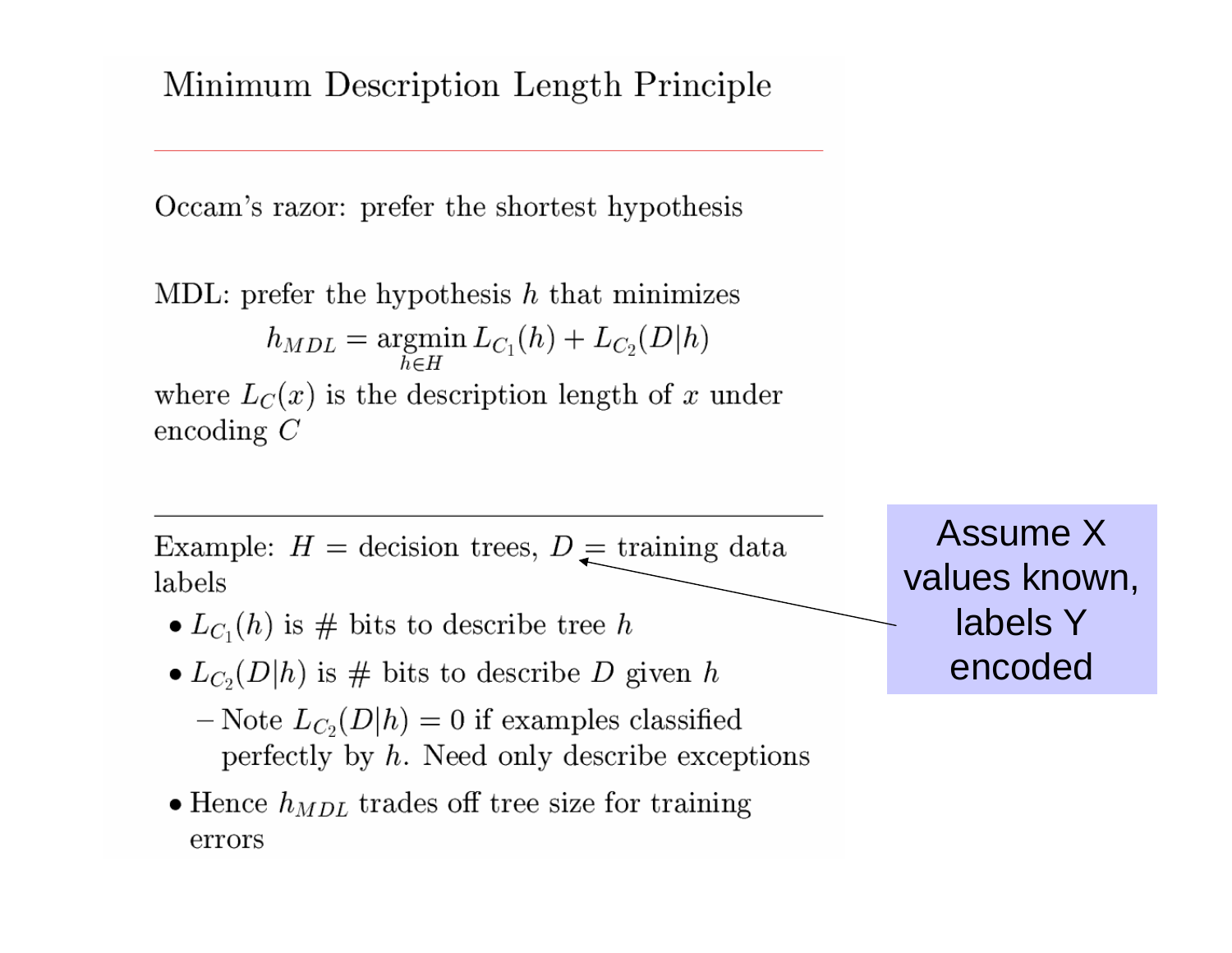#### Minimum Description Length Principle

$$
h_{MAP} = \arg \max_{h \in H} P(D|h)P(h)
$$
  
= 
$$
\arg \max_{h \in H} \log_2 P(D|h) + \log_2 P(h)
$$
  
= 
$$
\arg \min_{h \in H} - \log_2 P(D|h) - \log_2 P(h)
$$
 (1)

Interesting fact from information theory:

The optimal (shortest expected coding) length) code for an event with probability  $p$  is  $-\log_2 p$  bits.

So interpret  $(1)$ :

- $\bullet$   $\log_2 P(h)$  is length of h under optimal code
- $\bullet$   $\log_2 P(D|h)$  is length of D given h under optimal code
- $\rightarrow$  prefer the hypothesis that minimizes

 $length(h) + length(misclassifications)$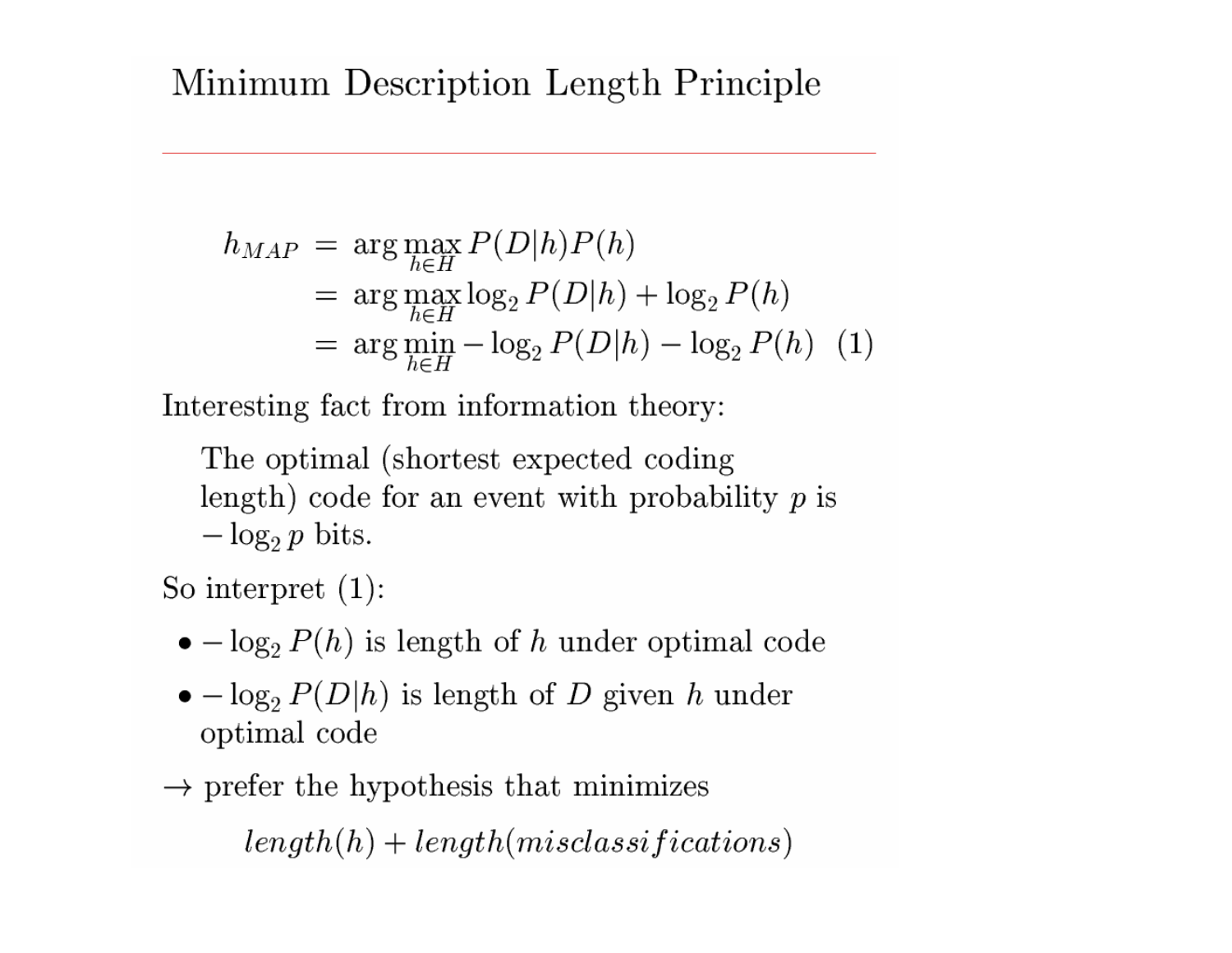### **Reduced-Error Pruning**

Split data into *training* and *validation* set

Do until further pruning is harmful:

- 1. Evaluate impact on *validation* set of pruning each possible node (plus those below it)
- 2. Greedily remove the one that most improves *validation* set accuracy
- produces smallest version of most accurate subtree
- $\bullet$  What if data is limited?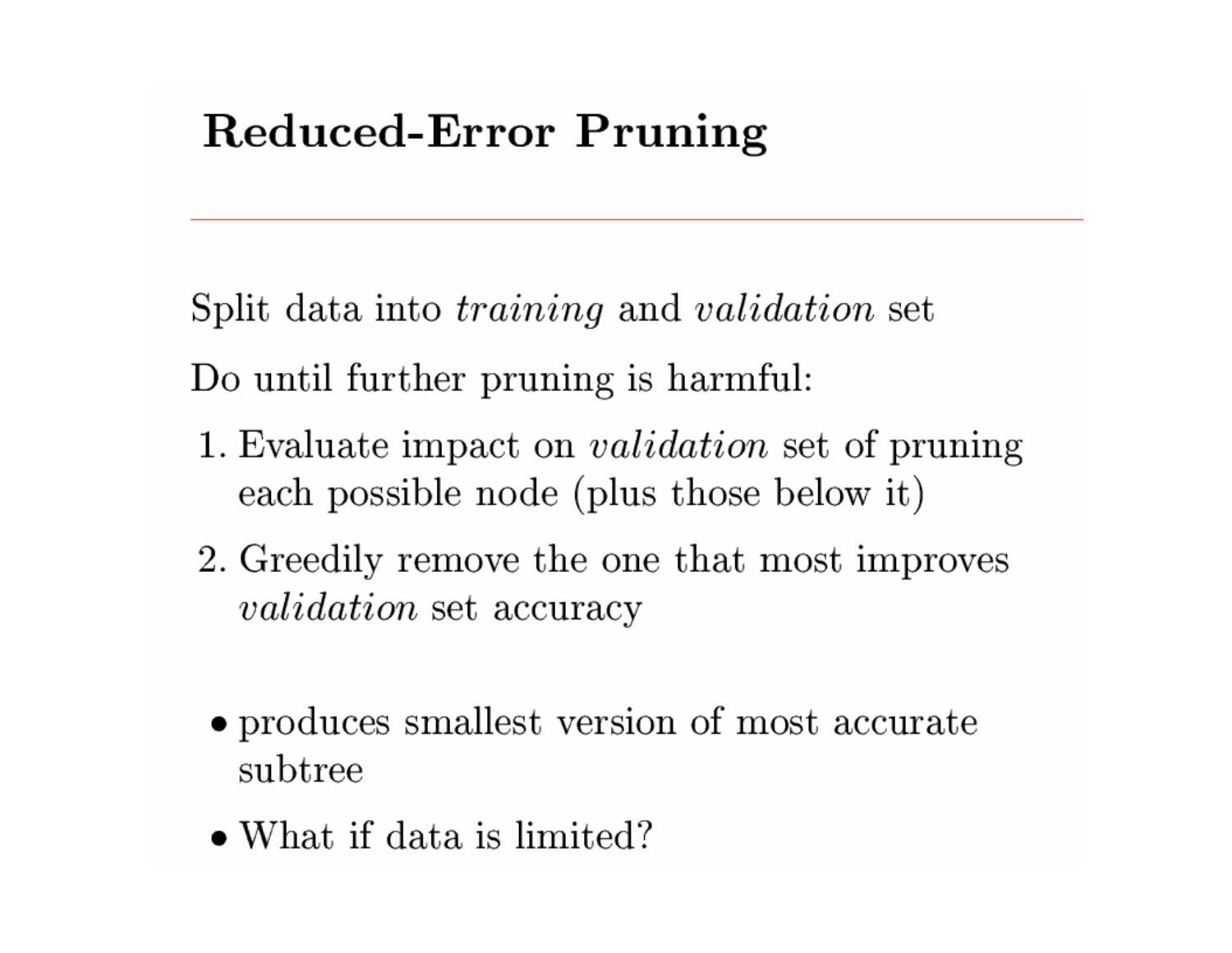#### **Effect of Reduced-Error Pruning**

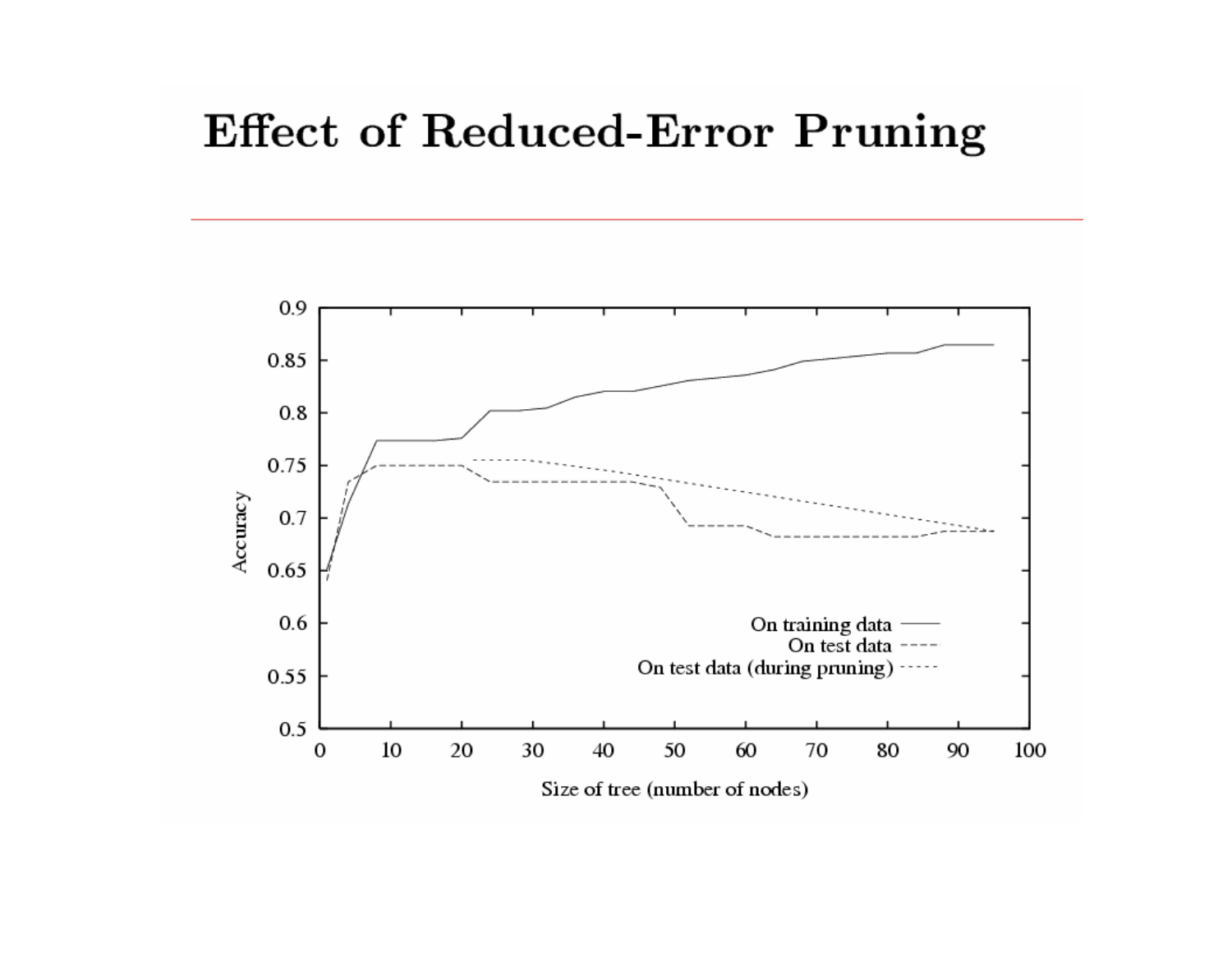### **Rule Post-Pruning**

- 1. Convert tree to equivalent set of rules
- 2. Prune each rule independently of others
- 3. Sort final rules into desired sequence for use

Perhaps most frequently used method (e.g., C4.5)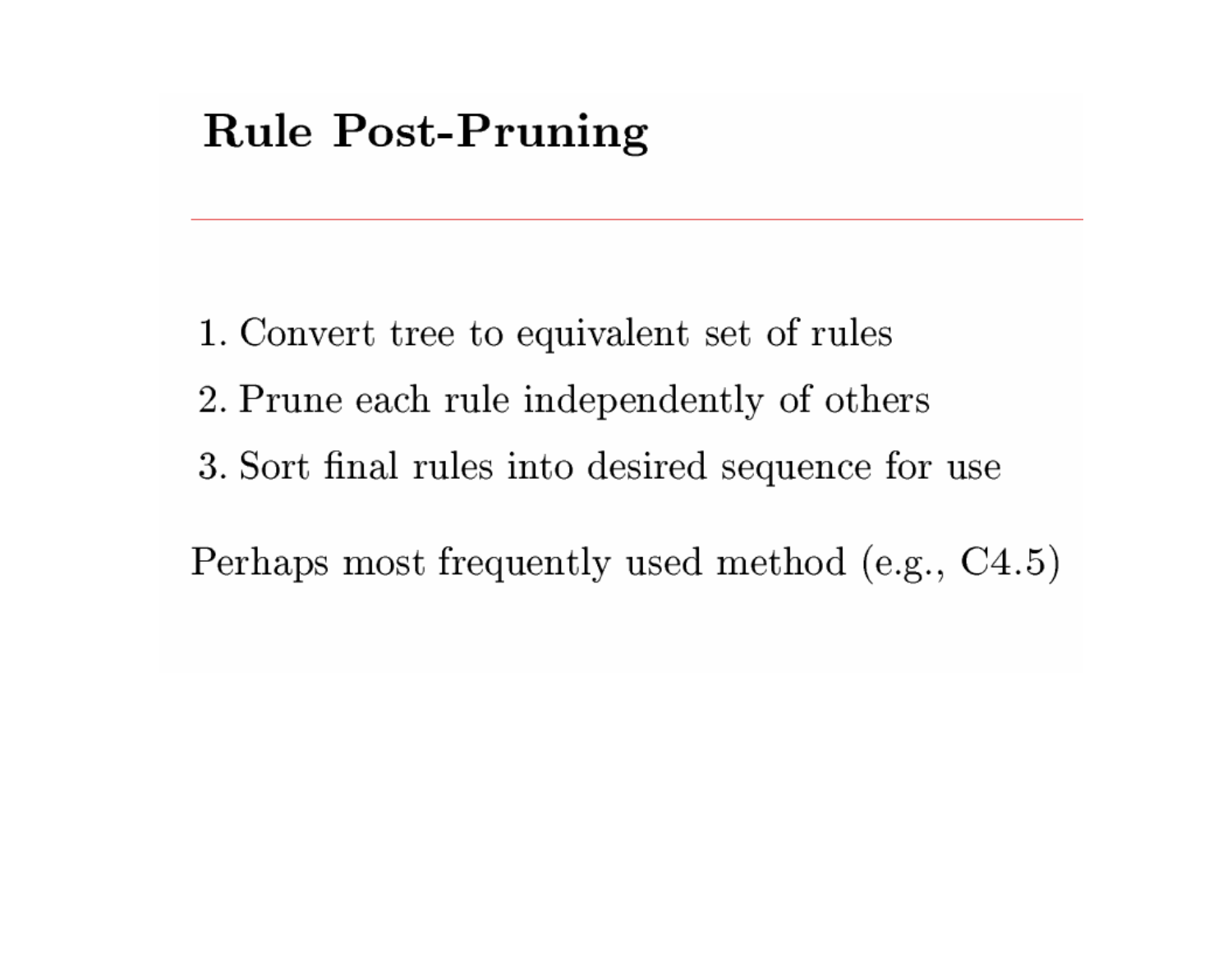#### Converting A Tree to Rules



IF  $(Outlook = Sunny) \wedge (Humidity = High)$ THEN  $PlayTennis = No$ 

 $(Outlook = Sunny) \wedge (Humidity = Normal)$ IF THEN  $PlayTennis = Yes$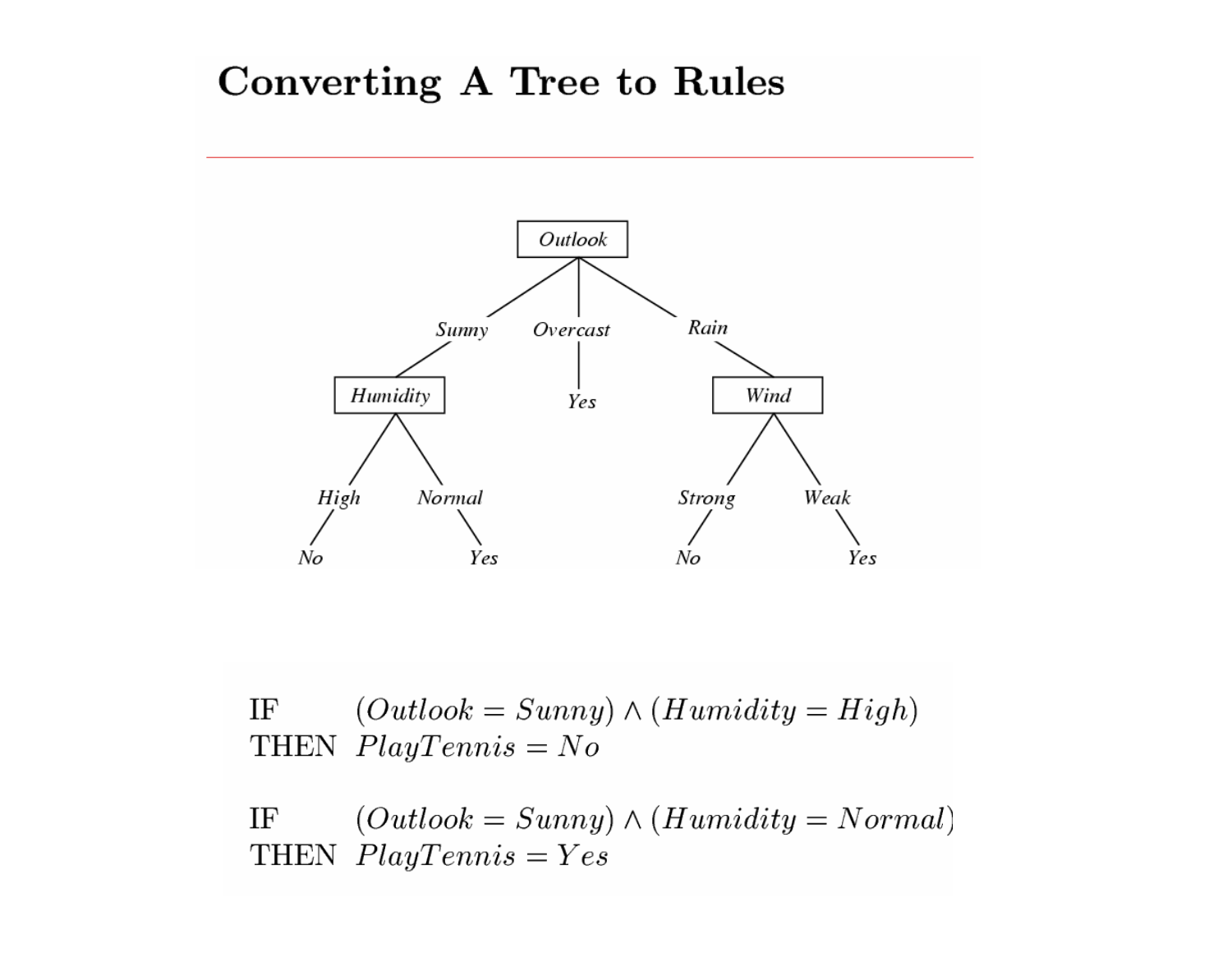### **Continuous Valued Attributes**

Create a discrete attribute to test continuous

- $\bullet$  Temperature = 82.5
- $\bullet$  (Temperature > 72.3) = t, f

 $\label{eq:temperature} Temperature: \enskip 40 \enskip \enskip 48 \enskip \enskip 60 \enskip \enskip 72$ 80 90 PlayTennis: No No Yes Yes Yes No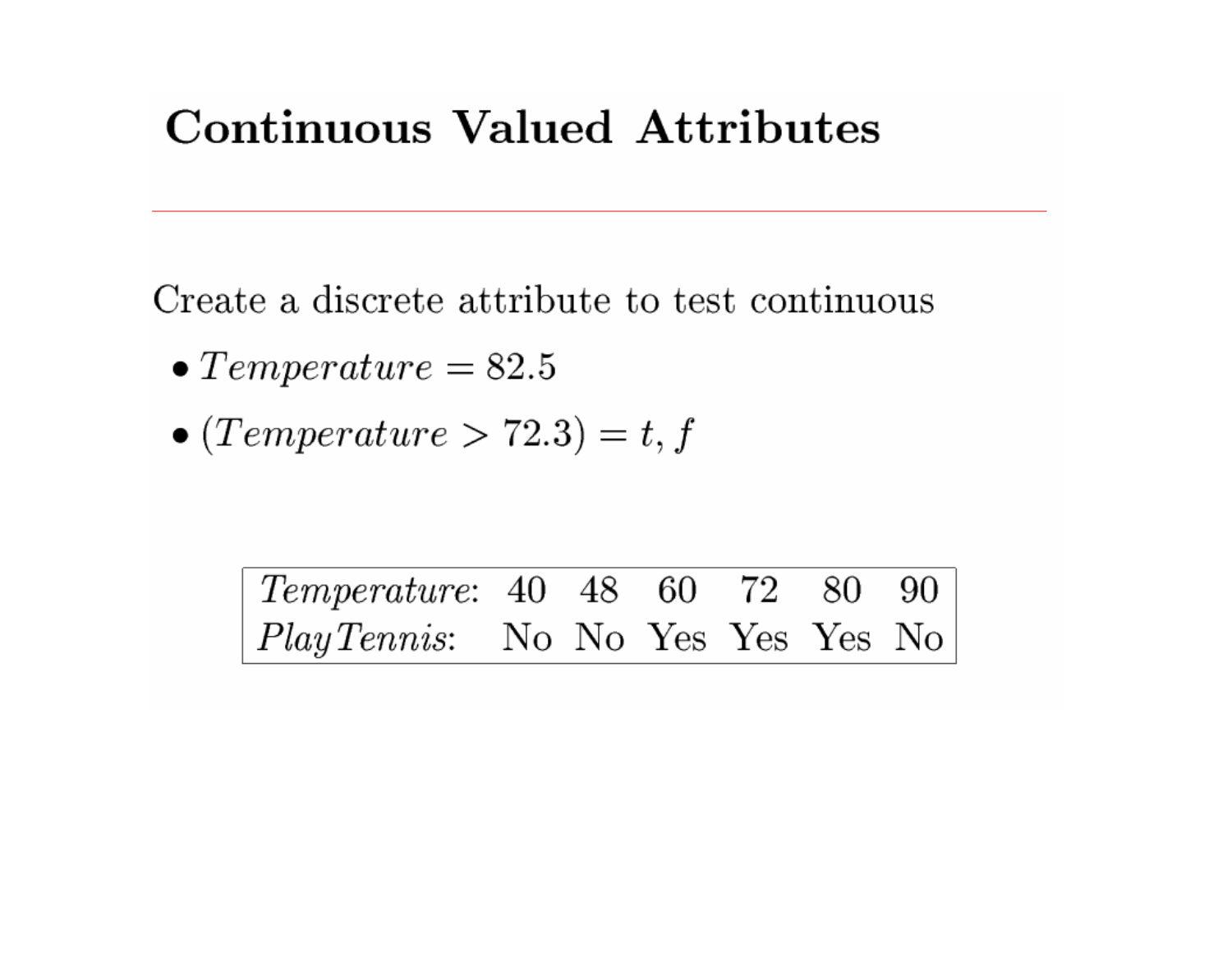### **Attributes with Many Values**

Problem:

- If attribute has many values,  $Gain$  will select it
- Imagine using  $Date = Jun_3_1996$  as attribute

One approach: use *GainRatio* instead

$$
GainRatio(S, A) \equiv \frac{Gain(S, A)}{SplitInformation(S, A)}
$$

$$
SplitInformation(S, A) \equiv -\sum_{i=1}^{c} \frac{|S_i|}{|S|} \log_2 \frac{|S_i|}{|S|}
$$

where  $S_i$  is subset of S for which A has value  $v_i$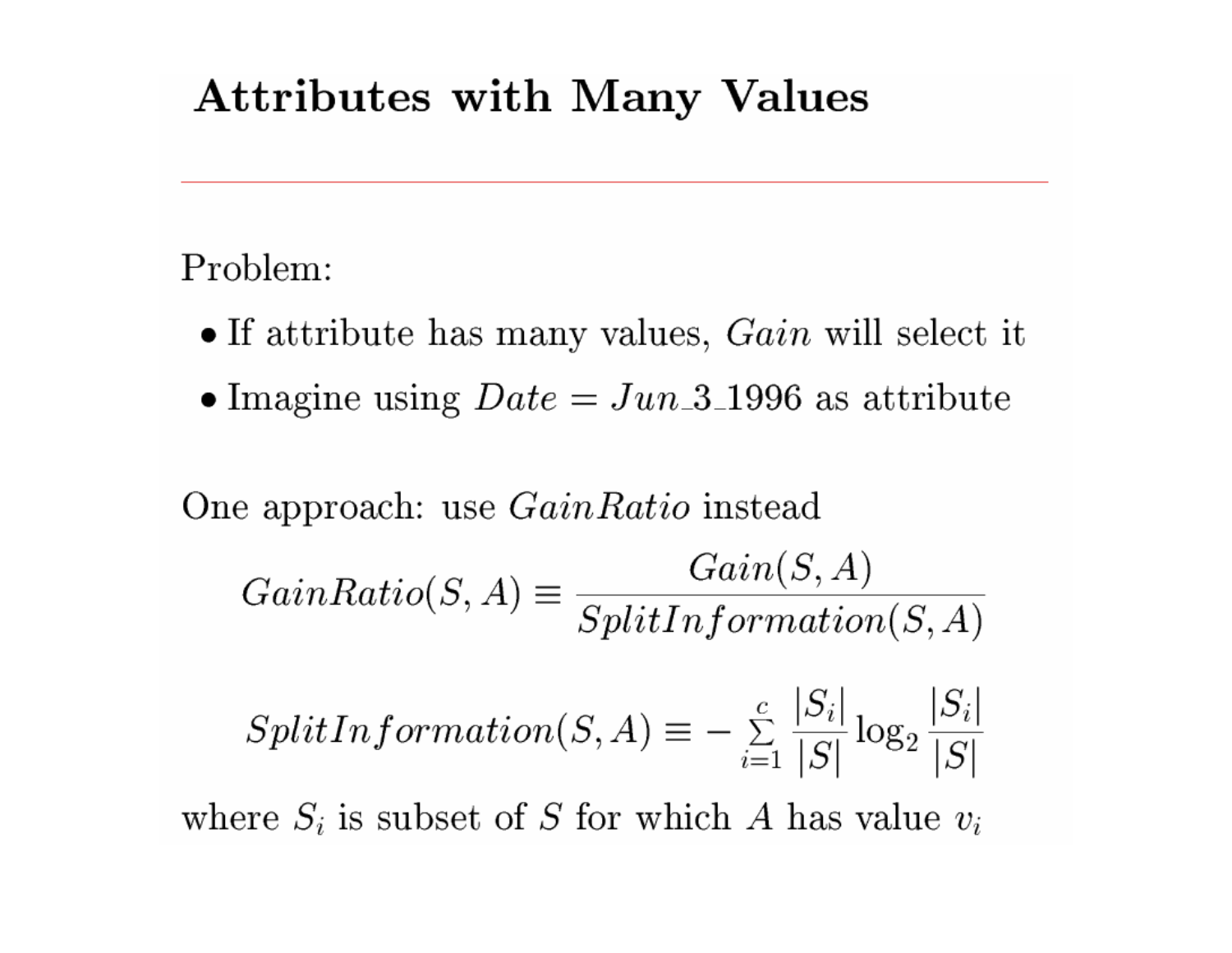### Unknown Attribute Values

What if some examples missing values of  $A$ ? Use training example anyway, sort through tree

- If node *n* tests  $A$ , assign most common value of A among other examples sorted to node  $n$
- $\bullet$  assign most common value of A among other examples with same target value
- assign probability  $p_i$  to each possible value  $v_i$  of  $\boldsymbol{A}$ 
	- $-$  assign fraction  $p_i$  of example to each descendant in tree

Classify new examples in same fashion